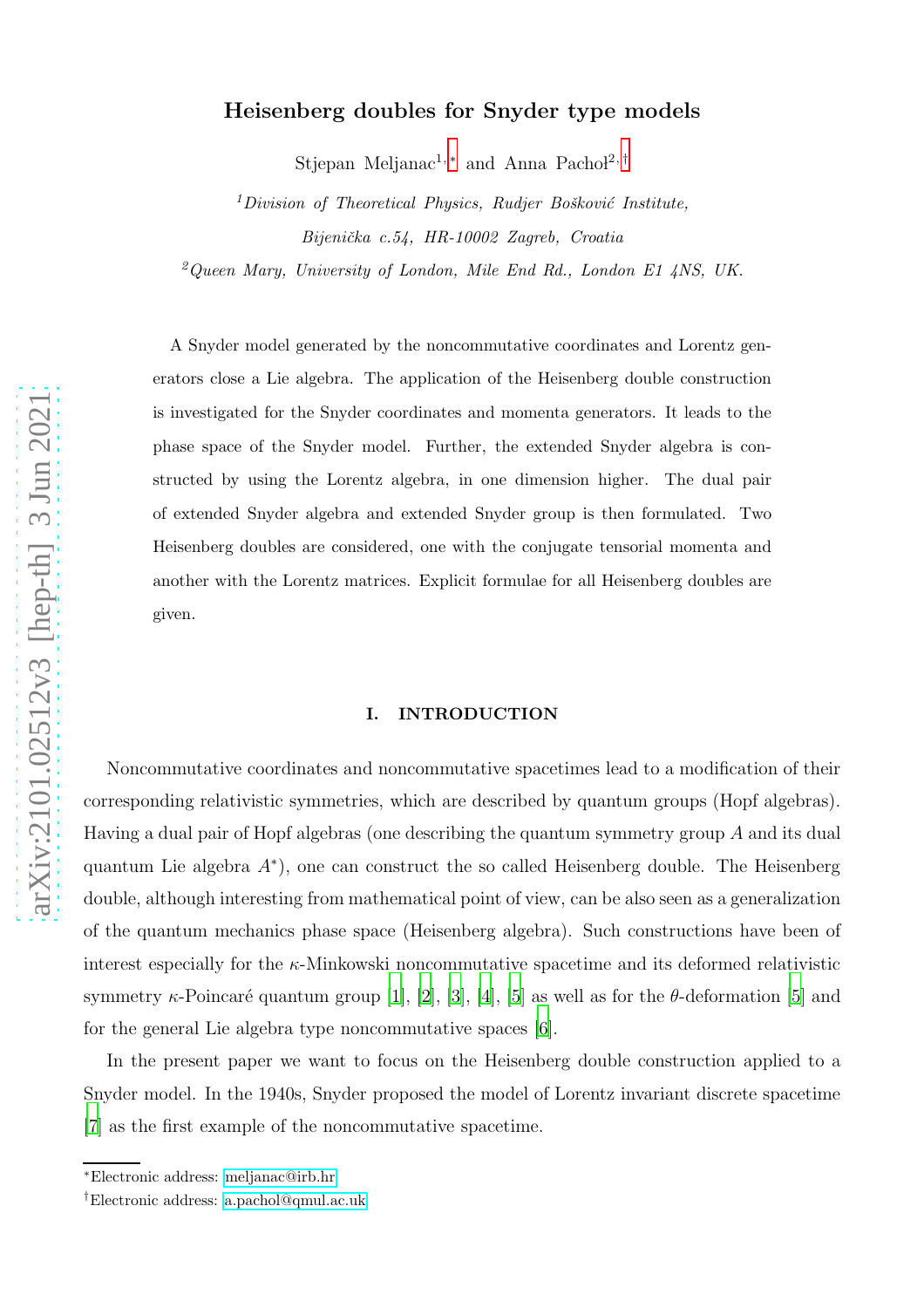The Snyder model has been attracting quite a lot of attention in the literature [\[8\]](#page-16-7)-[\[22\]](#page-17-0). Field theory on this space was considered, for example in [\[8](#page-16-7)], [\[9\]](#page-16-8), [\[10](#page-16-9)], its extension to a cosmological [\[11\]](#page-16-10) and curved [\[12\]](#page-16-11), [\[13](#page-16-12)] backgrounds was proposed, deformed Heisenberg uncertainty relations were investigated [\[14\]](#page-16-13), different applications to quantum gravity phenomenology have been considered as well, see, e.g. [\[11\]](#page-16-10), [\[15](#page-17-1)],[\[16\]](#page-17-2). Different Snyder phase spaces arising within the projective geometry context were investigated in [\[17\]](#page-17-3), [\[18](#page-17-4)] and the  $\kappa$ -Snyder space with non associative star product was proposed in [\[19\]](#page-17-5).

In the Snyder model the coordinates do not commute and their commutation relation is proportional to the Lorentz generators. For this reason noncommutative coordinates by themselves do not close a Lie algebra and cannot be equipped in the Hopf algebra structure. In this paper we investigate various ways of extending the Snyder space so that we can define the Lie algebra containing the Snyder coordinates. Then the Hopf algebra structure arises naturally and the Heisenberg double construction may be attempted.

We start with the algebra generated by Snyder coordinates  $\hat{x}_i$  and Lorentz generators  $M_{jk}$ , so that it becomes a Lie algebra and then we equip its universal enveloping algebra with the Hopf algebra structure, where the Lie algebra generators have primitive coproducts. For the Heisenberg double construction we need the dual Hopf algebra. Since the Hopf algebra of Snyder coordinates and Lorentz generators is associative, the dual Hopf algebra should be coassociative. However, we are interested in investigating the possibility of constructing the phase space relations between Snyder coordinates and the commuting momenta  $p_i$  with non-coassociative coproducts. We try to follow the steps of the Heisenberg double construction and investigate its limitations in obtaining the commutation relations between the Snyder coordinates and momenta generators. The cross-commutation relations obtained correspond to the known versions of the Snyder phase space used in various applications, e.g. in [\[12\]](#page-16-11), [\[13](#page-16-12)], [\[15\]](#page-17-1), [\[16\]](#page-17-2). Then the analogous cross-commutation relations are obtained for (non-coassociative) coproducts of momenta in various realizations [\[7\]](#page-16-6), [\[8\]](#page-16-7).

In the second part of the paper, to overcome the obstacles raised by non-coassociativity and to construct the full dual Hopf algebra and the full Heisenberg double for the Snyder model, we propose using the extended noncommutative Snyder coordinates in the following sections.

We analyse the extended version of the Snyder model, where Snyder coordinates are identified as  $\hat{x}_i \sim \hat{x}_{iN} = M_{iN} \in so(1, N)/so(1, N-1)$  [\[9\]](#page-16-8), [\[21](#page-17-6)]. Thanks to this we are able to construct two full Heisenberg doubles, firstly for the extended Snyder algebra generated by tensorial coordinates  $\hat{x}_{\mu\nu}$  with its dual Hopf algebra generated by tensorial (conjugate) momenta  $p_{\rho\sigma}$ . This way we find the Heisenberg double for the extended Snyder space which may be considered as the extended Snyder phase space. Secondly, we consider another Heisenberg double for the extended Snyder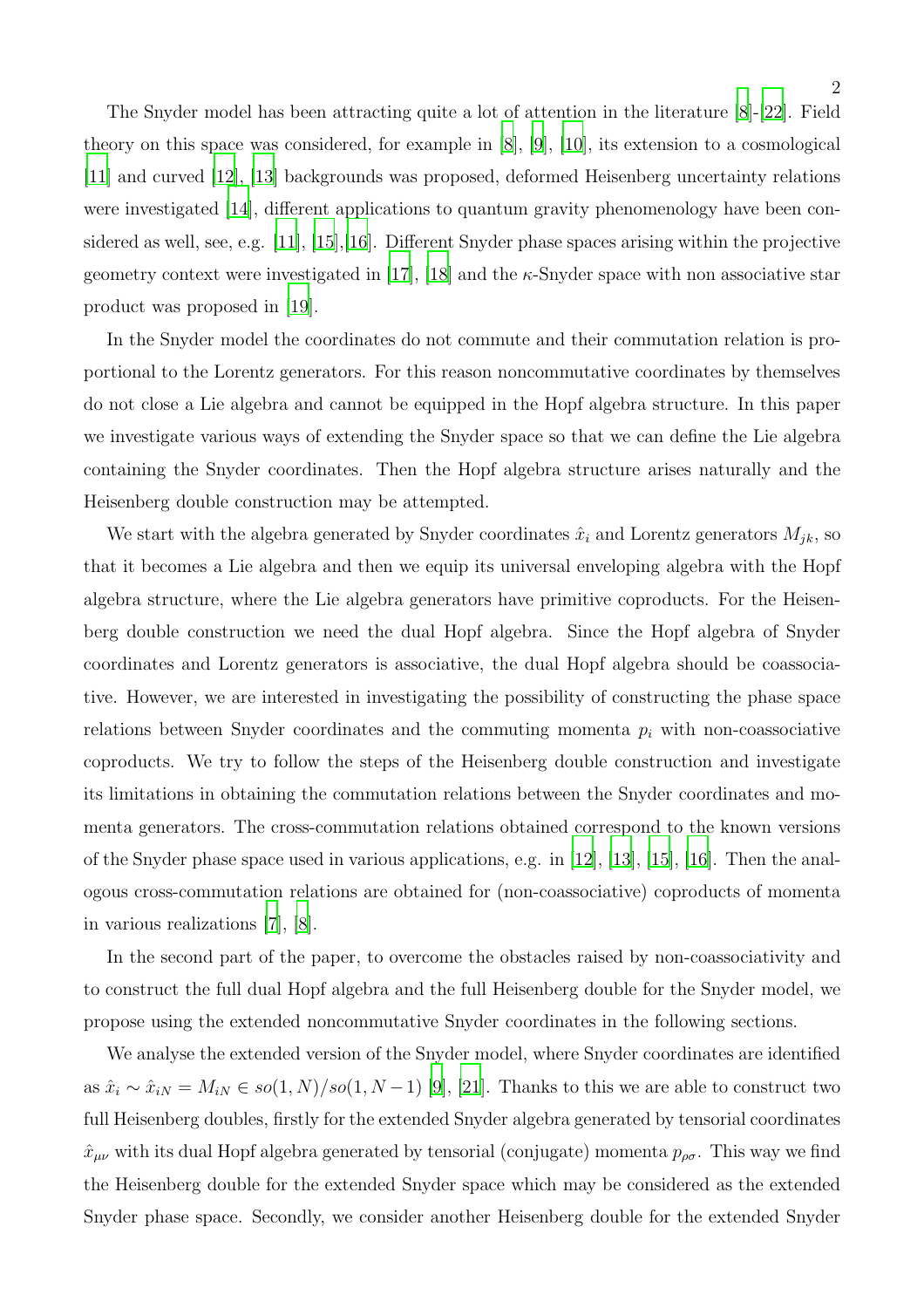algebra with its dual Hopf algebra of functions on a group  $\Lambda_{\rho\sigma}$  (Lorentz matrices). We also present the Weyl realization for these Lorentz matrices in terms of tensorial momenta. We finish the paper with brief conclusions.

## <span id="page-2-3"></span>II. ISSUES WITH THE HEISENBERG DOUBLE FOR THE SNYDER MODEL

Snyder space is defined by the position operators  $\hat{x}_i$  obeying the following commutation relations:

<span id="page-2-0"></span>
$$
[\hat{x}_i, \hat{x}_j] = i\beta M_{ij} \tag{1}
$$

where  $M_{ij}$  are the generators of the Lorentz algebra  $so(1, N-1)$  and  $\beta$  is the Snyder parameter of length square dimension (usually assumed to be of order of Planck length  $L_p^2$ ) that sets the scale of noncommutativity (we use natural units  $\hbar = c = 1$ ). Note that here  $i, j = 0 \ldots, N - 1$ .

In agreement with Snyder [\[7\]](#page-16-6) the symmetry of such (noncommutative) space is described by the undeformed Lorentz algebra  $so(1, N - 1)$ . This requires that the  $M_{ij}$  generators satisfy the standard commutation relations:

<span id="page-2-1"></span>
$$
[M_{ij}, M_{kl}] = i(\eta_{ik}M_{jl} - \eta_{il}M_{jk} + \eta_{jl}M_{ik} - \eta_{jk}M_{il}).
$$
\n(2)

We also have the cross-commutation relations between Lorentz generators and Snyder coordinates:

<span id="page-2-2"></span>
$$
[M_{ij}, \hat{x}_k] = i(\eta_{ik}\hat{x}_j - \eta_{jk}\hat{x}_i). \tag{3}
$$

Relations  $(1), (2), (3)$  $(1), (2), (3)$  $(1), (2), (3)$  $(1), (2), (3)$  constitute a Lie algebra, which we embed into the associative universal enveloping algebra. We denote this universal enveloping algebra as the algebra A.

We are interested in constructing the Heisenberg double corresponding to the noncommutative Snyder space, therefore first we need to equip  $A$  with the Hopf algebra structure. It is enough to impose the primitive coalgebra structure on  $\hat{x}_i$  and  $M_{ij}$ . We investigate if it is possible to use the Heisenberg double construction to obtain the phase space built up from the Snyder noncommutative coordinates  $\hat{x}_i$  and the momenta  $p_i$ . We consider the algebra  $\tilde{A}$  generated by commuting momenta  $p_i$  equipped in the non-coassociative coalgebra structure. We choose the realization for the coproducts of momenta which was proposed in [\[8\]](#page-16-7) and called the Snyder realization therein.

The defining relations of  $\tilde{A}$  are:

$$
[p_i, p_j] = 0 \tag{4}
$$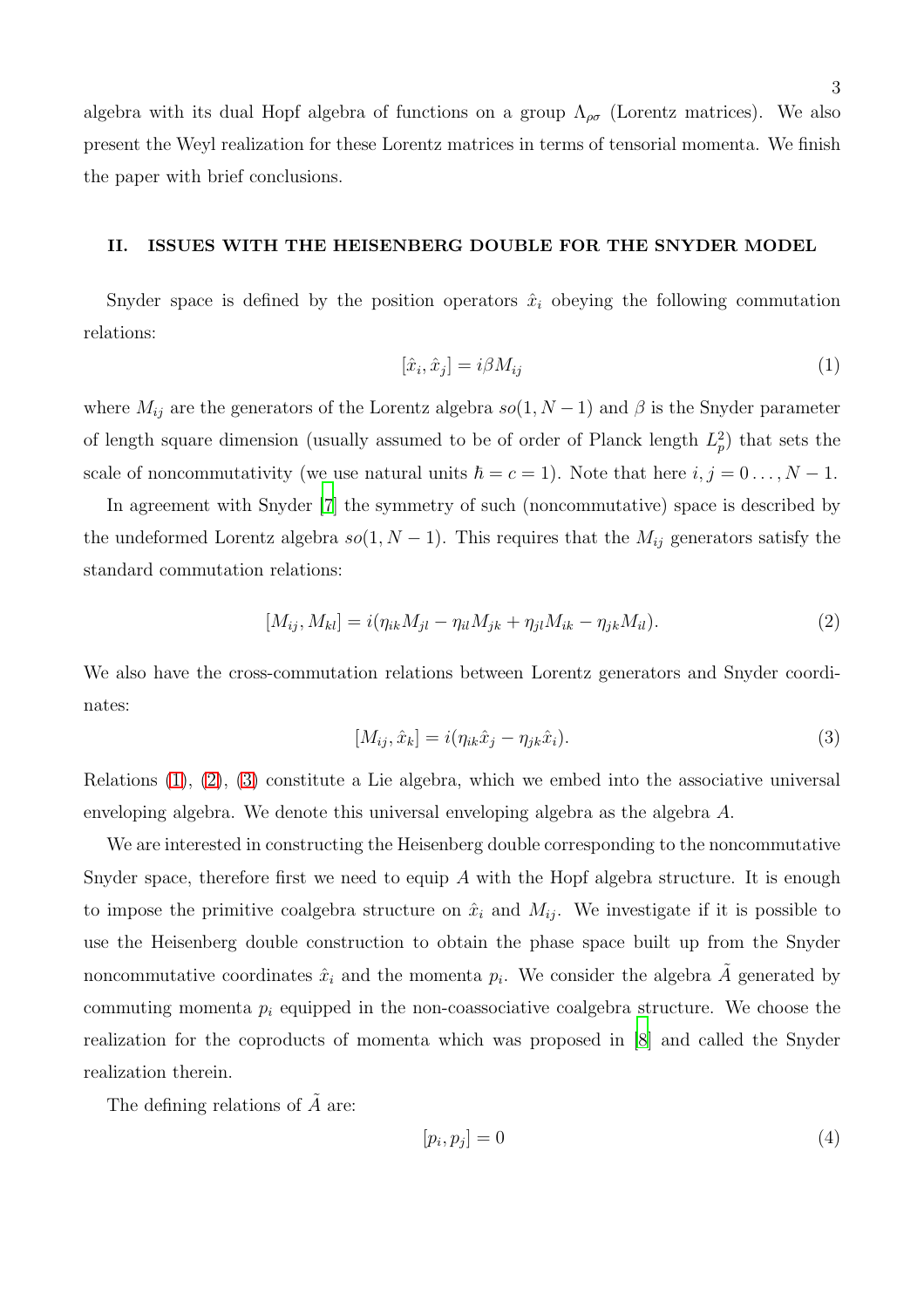and the (non-coassociative) coalgebra structure is the following:

<span id="page-3-4"></span>
$$
\Delta p_i = 1 \otimes p_i + \frac{1}{1 - \beta p_k \otimes p^k} \left( p_i \otimes 1 - \frac{\beta}{1 + \sqrt{1 + \beta p^2}} p_i p_j \otimes p^j + \sqrt{1 + \beta p^2} \otimes p_i \right),
$$
  

$$
\epsilon(p_i) = 0, \quad S(p_i) = -p_i,
$$
 (5)

where  $p^2 = \eta^{ij} p_i p_j$  is Lorentz invariant and  $i, j = 0 \dots, N - 1$ .

We note that  $\tilde{A}$  is non-coassociative, therefore momenta cannot be the proper dual generators to Snyder coordinates which are the generators of the associative Hopf algebra A (see, e.g. [\[23\]](#page-17-7), Sec. 1.2.8). Nevertheless, we can still propose the following duality relations  $\langle , \rangle$   $\Rightarrow$ :  $\tilde{A} \times A \rightarrow$  $\mathbb C$  (on the generators only)<sup>1</sup>:

<span id="page-3-1"></span>
$$
\langle p_i, \hat{x}_j \rangle = -i\eta_{ij},\tag{6}
$$

and

<span id="page-3-2"></span>
$$
\langle p_i, M_{jk} \rangle = 0. \tag{7}
$$

Then we consider the analogue of the left Hopf action ⊳ of  $\tilde{A}$  on A defined as

<span id="page-3-3"></span>
$$
p_i \triangleright \hat{x}_j \ = \ \langle \ p_i, \hat{x}_{j_{(2)}} \rangle \hat{x}_{j_{(1)}} = -i\eta_{ij}.\tag{8}
$$

(on the generators only) and use the usual cross product construction mimicking that of the Heisenberg double (we refer the reader to the Appendix for the details of the Heisenberg double construction in the Hopf algebra setting). The resulting cross-commutation relations are:

<span id="page-3-0"></span>
$$
[p_i, \hat{x}_j] = \hat{x}_{j(1)} < p_{i(1)}, \hat{x}_{j(2)} > p_{i(2)} - \hat{x}_j p_i = -i(\eta_{ij} + \beta p_i p_j). \tag{9}
$$

We note that relations [\(9\)](#page-3-0) between momenta and Snyder coordinates obtained here (although with the limitations discussed), are in agreement with the commutation relations for the phase space of the Snyder model usually considered in the literature, see, e.g.,  $[12]$ ,  $[13]$ ,  $[15]$ ,  $[16]$ .

#### A. Different realization for coproducts of momenta

In the previous section we have used the coalgebra sector for momenta in the so-called Snyder realization [\[7\]](#page-16-6), [\[8](#page-16-7)]. There exist more possible realizations for momenta's (non-coassociative) coproducts, see e.g. [\[8](#page-16-7)], [\[20](#page-17-8)]. Different realizations for coproducts can be related with each other by a change of basis in the momentum space.

 $1$  The pairing we propose here is satisfied on the generators (in the first power) only and it may not be possible to extend it to the full algebra due to the non-coassociative nature of  $\tilde{A}$ . We also note that the proper definition of  $\tilde{A}$  would require quasi-Hopf algebra framework [\[24](#page-17-9)]. Defining the Heisenberg double within the quasi-Hopf algebra setting has been proposed, for example in [\[25\]](#page-17-10), [\[26](#page-17-11)] and would be worth investigating further.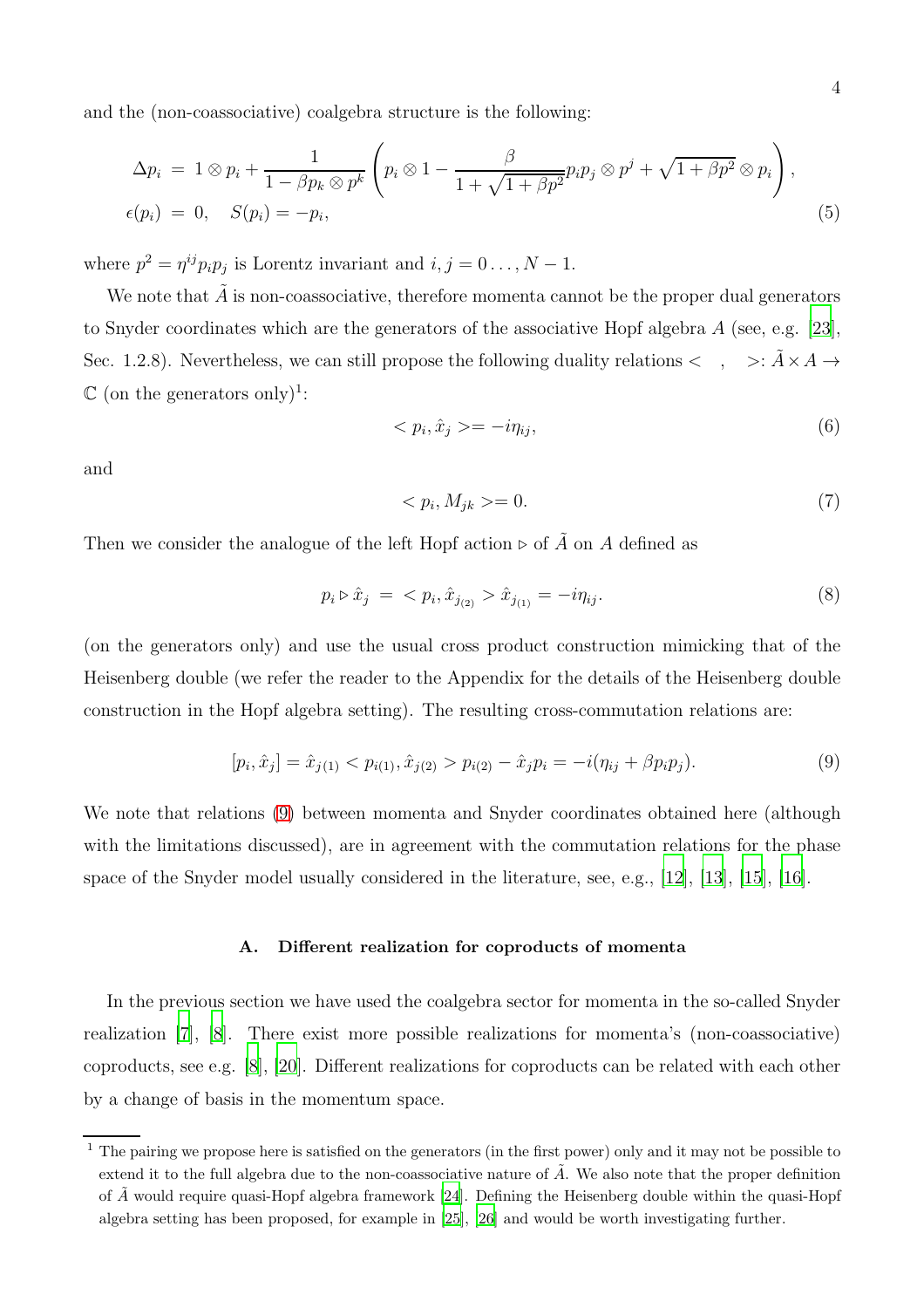However, there is a general way to write the (non-coassociative) coproduct for momenta corresponding to the Snyder model, i.e. the realization proposed in [\[8](#page-16-7)] and called 'general realization' therein <sup>2</sup>. The formula we recall below [\[8](#page-16-7)] is calculated only up to the second order in the parameter  $\beta$ :

<span id="page-4-0"></span>
$$
\Delta p_i = 1 \otimes p_i + p_i \otimes 1 +
$$
  
+ 
$$
\beta \left( \left( c - \frac{1}{2} \right) p_i \otimes p^2 + \left( 2c - \frac{1}{2} \right) p_i p_k \otimes p^k + c \left( p^2 \otimes p_i + 2p_k \otimes p^k p_i \right) \right) + O(\beta^2)(10)
$$
  

$$
\epsilon(p_i) = 0, \quad S(p_i) = -p_i.
$$
 (11)

This formula describes the general non-coassociative <sup>3</sup> coproduct for Snyder momenta. The choice of the parameter c encodes different realizations. For  $c = \frac{1}{2}$  $\frac{1}{2}$  the coproduct [\(10\)](#page-4-0) admits its finite form considered in the previous section. For  $c = 0$  we get the realization investigated in [\[20\]](#page-17-8). If  $c = \frac{1}{6}$  we get the realization investigated in [\[29](#page-18-0)], [\[27\]](#page-17-12).

We can now calculate the cross-relations between momenta and Snyder coordinates corresponding to the 'general realization' of the momenta coproducts for the Snyder model (the proposed duality relations on the generators and the left Hopf action proposed in the previous section remain unchanged  $(6)$ ,  $(7)$ ,  $(8)$  for the linear power of the generators). It results in the following cross-commutation relations between momenta and Snyder coordinates:

$$
[p_i, \hat{x}_k] = \hat{x}_{k(1)} < p_{i(1)}, \hat{x}_{k(2)} > p_{i(2)} - \hat{x}_k p_i
$$
\n
$$
= -i\eta_{ik} \left( 1 + \beta \left( c - \frac{1}{2} \right) p^2 \right) - 2ic\beta p_k p_i + O(\beta^2). \tag{12}
$$

This reduces to (for the specific, above mentioned, choices of the parameter  $c$ ):

• for  $c=\frac{1}{2}$  $rac{1}{2}$  [\[8](#page-16-7)] to:

$$
[p_i, \hat{x}_k] = -i(\eta_{ik} + \beta p_i p_k) \tag{13}
$$

- cf. [\(9\)](#page-3-0);
- for  $c = 0$  [\[20](#page-17-8)] to:

$$
[p_i, \hat{x}_k] = -i\eta_{ik} \left( 1 - \frac{\beta}{2} p^2 \right) + O(\beta^2); \tag{14}
$$

$$
((id \otimes \Delta) \circ \Delta p_i) - ((\Delta \otimes id) \circ \Delta p_i) = -\frac{1}{2}\beta (p_i \otimes p_k \otimes p^k - p_k \otimes p_i \otimes p^k) + O(\beta^2).
$$

<sup>&</sup>lt;sup>2</sup> The general realization for the coproduct of momenta corresponds to the general realization for the Snyder coordinates, see eq. (6), (7) in [\[8\]](#page-16-7), where  $\hat{x}_i \triangleright 1 = x_i$ ,  $M_{ij} \triangleright 1 = 0$ .

<sup>&</sup>lt;sup>3</sup> The difference between the left hand side and the right hand side of the coassociativity condition for the coproduct of momenta can be explicitly calculated and is as follows, in the first order in  $\beta$ :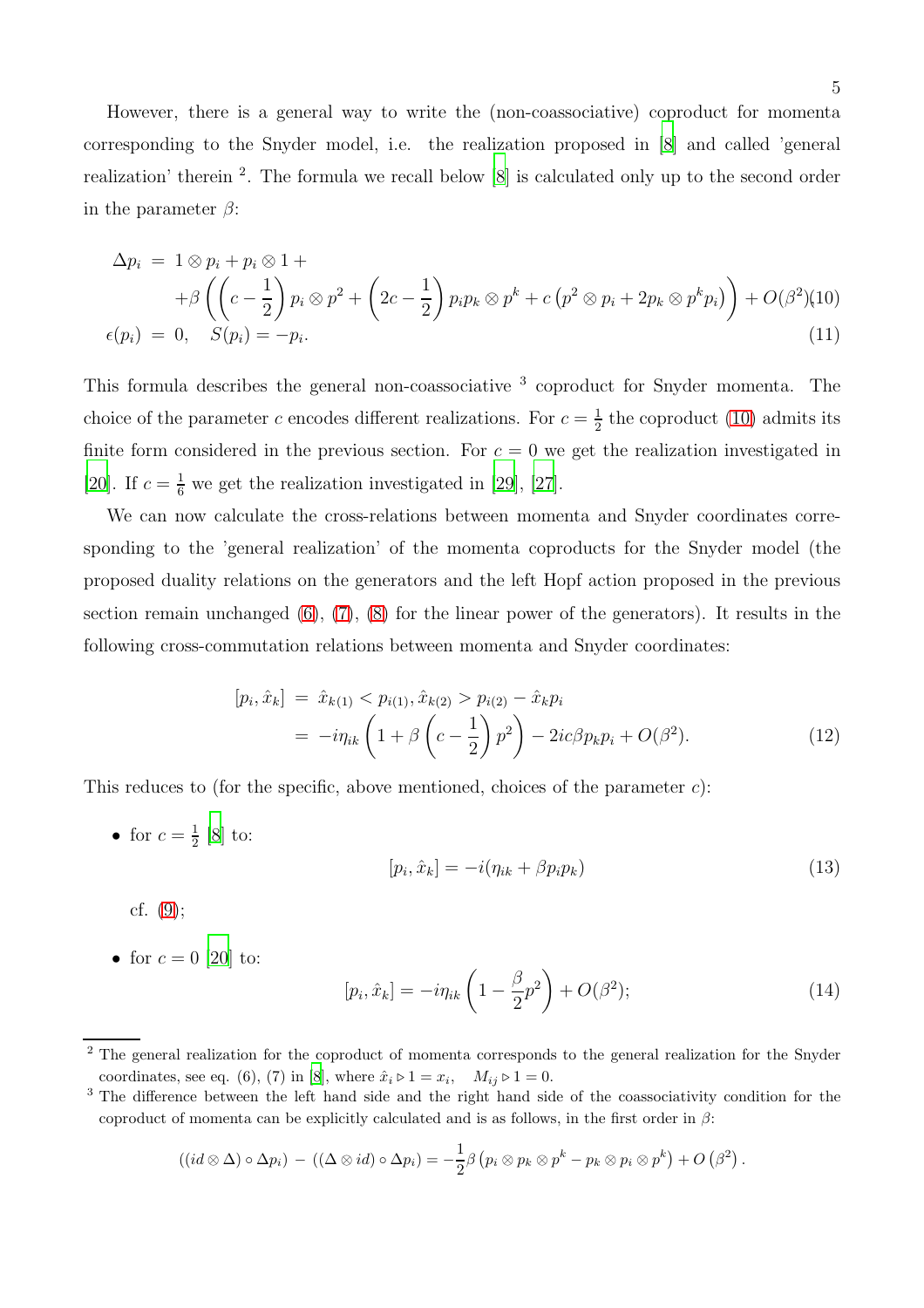• for  $c = \frac{1}{6}$  $\frac{1}{6}$  [\[29\]](#page-18-0), [\[27](#page-17-12)] to:

<span id="page-5-1"></span>
$$
[p_i, \hat{x}_k] = -i\eta_{ik} \left( 1 - \frac{\beta}{3} p^2 \right) - \frac{i}{3} \beta p_k p_i + O(\beta^2).
$$
 (15)

It is worth to note that in the limit of  $\beta \to 0$  the coproducts for momenta [\(5\)](#page-3-4), [\(10\)](#page-4-0) reduce to  $\Delta p_i = 1 \otimes p_j + p_i \otimes 1$ . And for  $\beta = 0$  (classical case) there exists full duality between algebra A generators  $x_i$ ,  $M_{ij}$  and group elements  $p_i$ ,  $\Lambda_{ij}$  (where  $\Lambda_{ij}$  are matrix elements of Lorentz matrices, see e.g. [\[1\]](#page-16-0), [\[2](#page-16-1)], [\[3\]](#page-16-2), [\[4](#page-16-3)], [\[5\]](#page-16-4)).

In this section we have focused on the Snyder space and we have tried to investigate the possibility of using the Heisenberg double procedure to obtain the phase space for this model. We have encountered the following issues. First, the noncommutative Snyder coordinates do not close the Lie algebra and only after extending the algebra by the Lorentz generators we have a Lie algebra which can be equipped in the Hopf algebra structure. Second, the momenta corresponding to the Snyder model are non-coassociative hence the corresponding structure is not a Hopf algebra. Nevertheless, we try and propose the duality between the Snyder coordinates and momenta which is valid only on the generators (in the linear power). This allows us to mimic the Heisenberg double construction and leads to the cross-relations that are in agreement with the literature. Additionally, we cannot define the dual elements to the Lorentz generators  $M_{ij}$ for  $\beta \neq 0$  (cf. footnote 2). And the non-coassociative momenta do not allow for expanding the Lorentz algebra  $(2)$  to the Poincaré algebra.

The only way to construct the full dual Hopf algebra for the Snyder model and the full Heisenberg double is described in Sections [III](#page-5-0) and [IV](#page-9-0) and requires introducing the extended noncommutative coordinates  $\hat{x}_{ij}$ .

# <span id="page-5-0"></span>III. UNIFIED NOTATION FOR THE SNYDER ALGEBRA: EXTENDED SNYDER MODEL

In the previous section, to consider a Hopf algebra related to the Snyder model, we have expanded the commutation relations between Snyder coordinates [\(1\)](#page-2-0) by the Lorentz algebra [\(2\)](#page-2-1) and included the cross-commutation relations [\(3\)](#page-2-2) which allowed us to define a Hopf algebra related to the Snyder model  $(1)$  -  $(3)$ . Then we have calculated the cross-commutation relations mimicking the Heisenberg double construction. However, in that framework it was not possible to define the dual elements to the Lorentz generators and the proper treatment of algebra of momenta  $\tilde{A}$  would require using the quasi-Hopf algebra framework, hence we were not able to obtain the full Heisenberg double for the Snyder model. The full Heisenberg double construction for the Snyder space within the Hopf algebra setting requires an introduction of the extended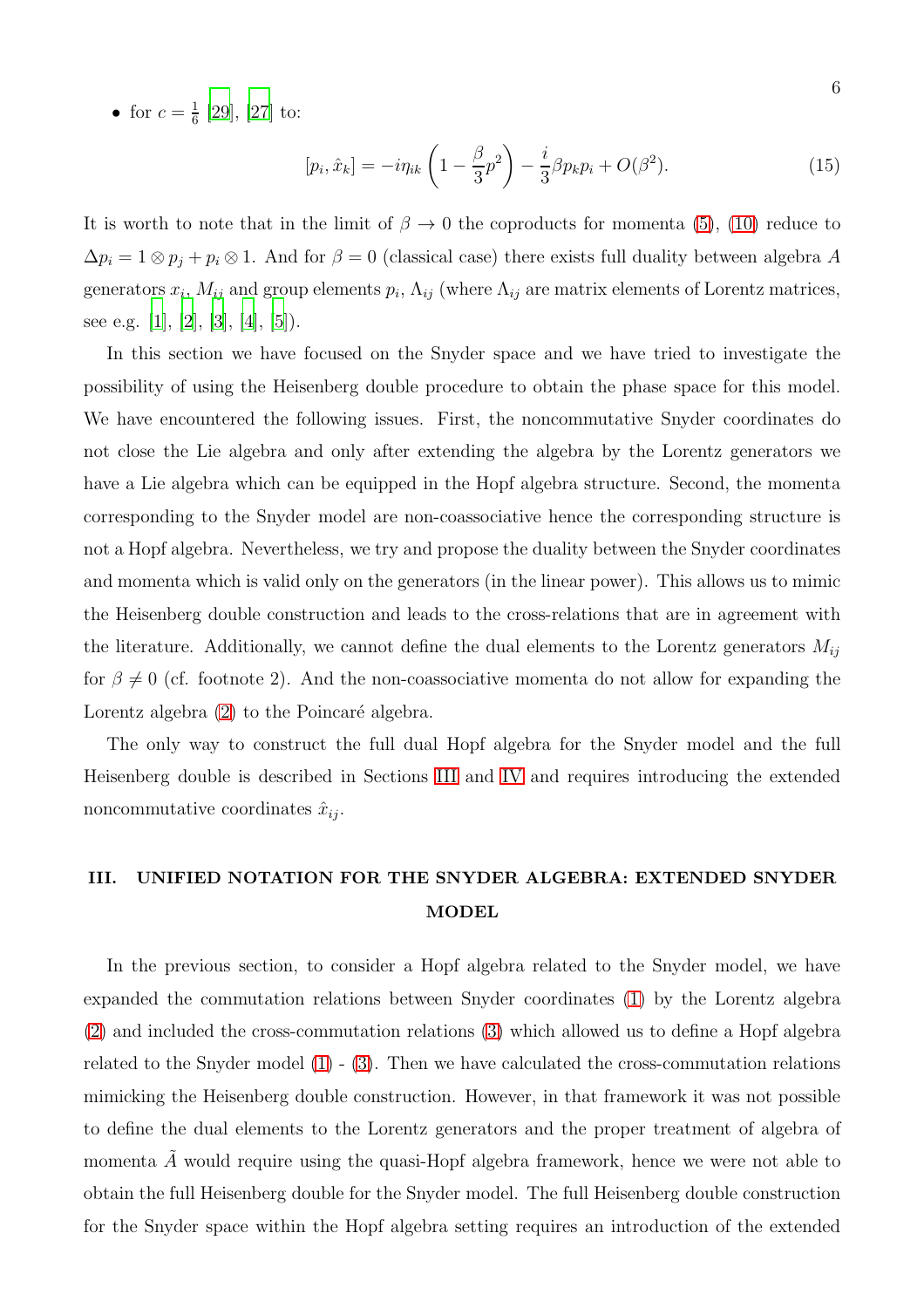noncommutative coordinates which we discuss in this section.

Another way to obtain a Lie algebra from the Snyder model [\(1\)](#page-2-0) is to extend it by identifying the Snyder coordinates as  $\hat{x}_i \sim \hat{x}_{iN} = M_{iN} \in so(1, N)/so(1, N-1)$  [\[9\]](#page-16-8), [\[21\]](#page-17-6). This way one can define a Lie algebra corresponding to the extended Snyder space and further one can also define the (coassociative) Hopf algebra structure [\[21\]](#page-17-6). In this approach the Snyder coordinates are seen as generators of the Lorentz algebra, but the Lorentz algebra considered now has one dimension higher (i.e.  $so(1, N)$  instead of  $so(1, N - 1)$  from Sec. [II\)](#page-2-3). Thanks to this unified extended <sup>4</sup> version of the Snyder model [\[9\]](#page-16-8), [\[21](#page-17-6)] the Heisenberg double construction completely mimics the construction of the undeformed Heisenberg double for the Lorentz algebra  $so(1, N)$ with its dual algebra of functions on a group  $SO(1, N)$  (Lorentz matrices). In this way, the noncommutativity parameter  $\beta$  related to the Snyder space [\(1\)](#page-2-0) is implicitly included in the cross-commutation relations. This will be considered in Section [IV B.](#page-11-0) In Section [IV C](#page-13-0) we will also present the realizations for the Lorentz matrices in the so-called Weyl realization [\[21\]](#page-17-6), [\[27\]](#page-17-12), [\[29\]](#page-18-0). However, to obtain the phase space from the Heisenberg double we now can consider a dual Hopf algebra of momenta and find the corresponding extended Snyder phase space. In the remaining part of the paper, we want to focus on finding the explicit formulae for such Heisenberg doubles corresponding to the extended Snyder model.

We first need to define the Hopf algebra related to the extended Snyder model and also define the dual Hopf algebra of objects which would play the role of momenta. We start with embedding the Snyder algebra relations  $(1)$ ,  $(2)$ ,  $(3)$  in an algebra which is generated by the N position operators denoted by  $\hat{x}_i$  and  $N(N-1)/2$  antisymmetric tensorial coordinates  $\hat{x}_{ij}$ , transforming as Lorentz generators [\[9\]](#page-16-8), [\[21](#page-17-6)]. This larger algebra has the following commutation relations:

<span id="page-6-0"></span>
$$
[\hat{x}_i, \hat{x}_j] = i\lambda\beta\hat{x}_{ij}, \qquad [\hat{x}_{ij}, \hat{x}_{kl}] = i\lambda(\eta_{ik}\hat{x}_{jl} - \eta_{il}\hat{x}_{jk} - \eta_{jk}\hat{x}_{il} + \eta_{jl}\hat{x}_{ik}), \qquad (16)
$$

$$
[\hat{x}_{ij}, \hat{x}_k] = i\lambda(\eta_{ik}\hat{x}_j - \eta_{jk}\hat{x}_i), \qquad (17)
$$

where  $\lambda$  and  $\beta$  are real parameters. We can easily notice that these commutation relations reduce to those of the standard Lorentz algebra acting on commutative coordinates in the limit of  $\beta \to 0$  and  $\lambda \to 1$ , and to the Lie algebra from Sec. [II](#page-2-3)  $((1), (2), (3))$  $((1), (2), (3))$  $((1), (2), (3))$  $((1), (2), (3))$  $((1), (2), (3))$  $((1), (2), (3))$  $((1), (2), (3))$  in the limit  $\lambda \to 1$ .

To define the algebra in an unified way one can exploit the isomorphism between the Snyder coordinates and the Lorentz generators of  $so(1, N)$ , and write the previous formulas [\(16\)](#page-6-0), [\(17\)](#page-6-0)

<sup>&</sup>lt;sup>4</sup> Many authors use the word "generalized" for the version of Snyder space in a different meaning, see e.g. [\[18\]](#page-17-4) or [\[22\]](#page-17-0), therefore, following [\[21](#page-17-6)], we shall call the version used here as "extended" instead of generalized - since it is unified with the additional tensorial coordinates transforming as the Lorentz generators.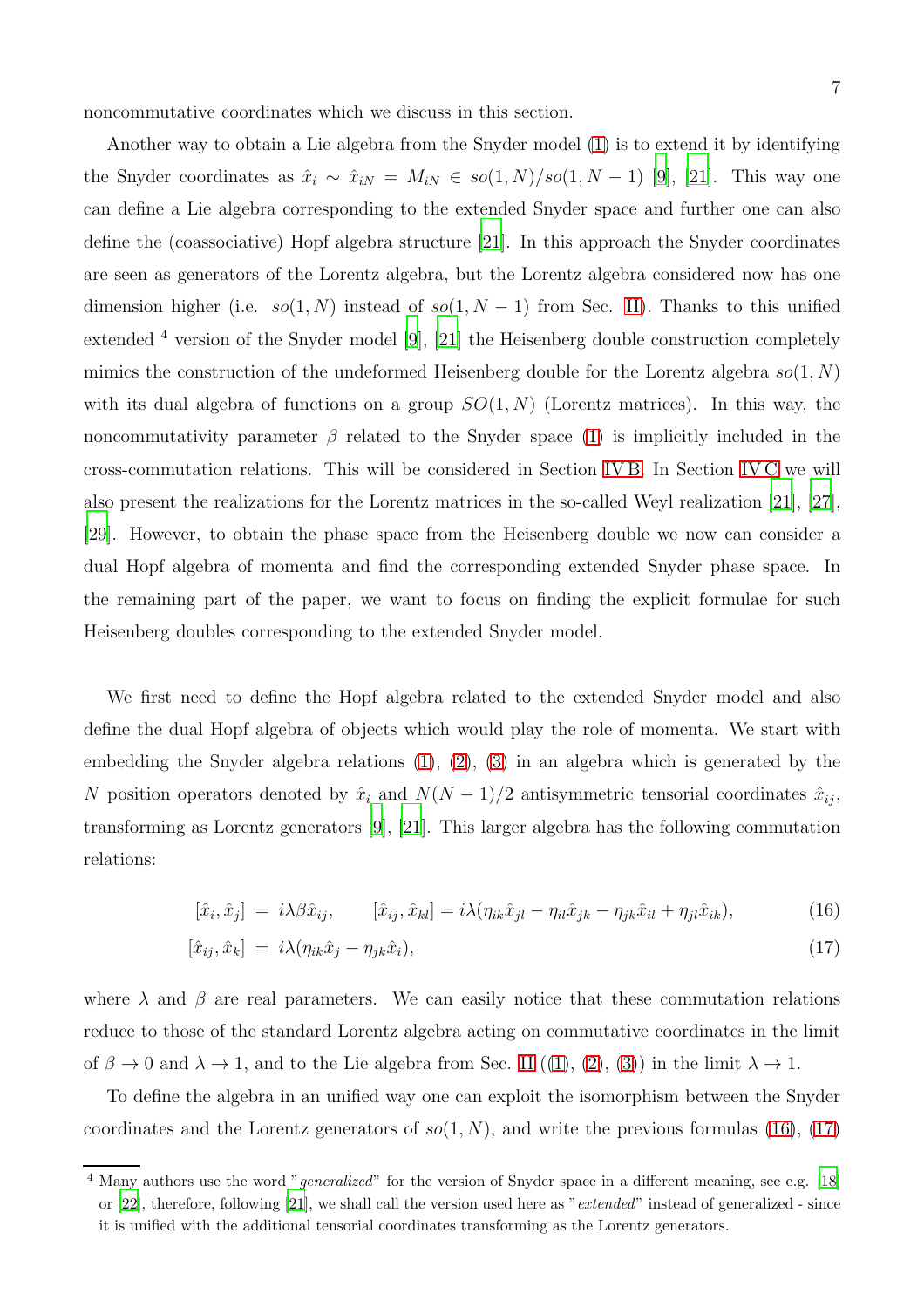more compactly defining, for positive  $\beta$ ,

<span id="page-7-1"></span>
$$
\hat{x}_i = \sqrt{\beta} \hat{x}_{iN}.\tag{18}
$$

The extended Snyder algebra then takes the form [\[9](#page-16-8)], [\[21](#page-17-6)] of the Lorentz algebra  $so(1, N)$  (to be precise it is  $U_{so(1,N)}[[\lambda]]^5$ , given by one set of commutation relations as

<span id="page-7-0"></span>
$$
[\hat{x}_{\mu\nu}, \hat{x}_{\rho\sigma}] = i\lambda (\eta_{\mu\rho}\hat{x}_{\nu\sigma} - \eta_{\nu\rho}\hat{x}_{\mu\sigma} + \eta_{\nu\sigma}\hat{x}_{\mu\rho} - \eta_{\mu\sigma}\hat{x}_{\nu\rho}),
$$
(19)

with  $\eta_{NN} = 1$  and  $\eta_{kN} = 0$ , here  $\mu = 0, 1, \ldots N$  (Greek indices are running from 0 up to N, whereas the Latin indices are  $i, j = 0, 1, \ldots, N - 1$  as before).

One can check explicitly that [\(19\)](#page-7-0), via [\(18\)](#page-7-1), reduces:

• to the Snyder noncommutative spacetime relations [\(16\)](#page-6-0):

$$
[\hat{x}_{jN}, \hat{x}_{iN}] = [\frac{1}{\sqrt{\beta}} \hat{x}_j, \frac{1}{\sqrt{\beta}} \hat{x}_i] = i\lambda (\eta_{ji}\hat{x}_{NN} - \eta_{Ni}\hat{x}_{jN} + \eta_{NN}\hat{x}_{ji} - \eta_{jN}\hat{x}_{Ni}) = i\lambda \hat{x}_{ji}
$$

(note that  $\hat{x}_{NN} = 0$  due to antisymmetricity),

• to the commutation relations for Lorentz generators [\(16\)](#page-6-0):

$$
[\hat{x}_{ij}, \hat{x}_{kl}] = i\lambda(\eta_{ik}\hat{x}_{jl} - \eta_{il}\hat{x}_{jk} - \eta_{jk}\hat{x}_{il} + \eta_{jl}\hat{x}_{ik}),
$$

• and to cross-commutation relations of Lorentz generators acting on coordinates [\(17\)](#page-6-0):

$$
[\hat{x}_{jk}, \hat{x}_{iN}] = [\hat{x}_{jk}, \frac{1}{\sqrt{\beta}} \hat{x}_i] = i\lambda (\eta_{ji}\hat{x}_{kN} - \eta_{ki}\hat{x}_{jN} + \eta_{kN}\hat{x}_{ji} - \eta_{jN}\hat{x}_{ki}) =
$$

$$
= i\lambda \frac{1}{\sqrt{\beta}} (\eta_{ji}\hat{x}_k - \eta_{ki}\hat{x}_j).
$$

In turn, these all reduce to [\(1\)](#page-2-0), [\(2\)](#page-2-1), [\(3\)](#page-2-2) from Sec. [II](#page-2-3) respectively, for  $\lambda \to 1$ .

## <span id="page-7-2"></span>A. Generalized Heisenberg algebra

To discuss the extended phase space associated with this extended Snyder model [\(19\)](#page-7-0) as a result of the Heisenberg double construction, we need to first recall few facts about the generalized Heisenberg algebra and Weyl realization of the Lorentz algebra based on results presented in [\[27\]](#page-17-12).

<sup>&</sup>lt;sup>5</sup> A topological extension of the corresponding enveloping algebra  $U_{so(1,N)}$  into an algebra of formal power series  $U_{so(1,N)}[[\lambda]]$  in the formal parameter  $\lambda$  is required here. This provides the  $\lambda$ -adic topology (see, for example, Chapter 1.2.10 in [\[23\]](#page-17-7)).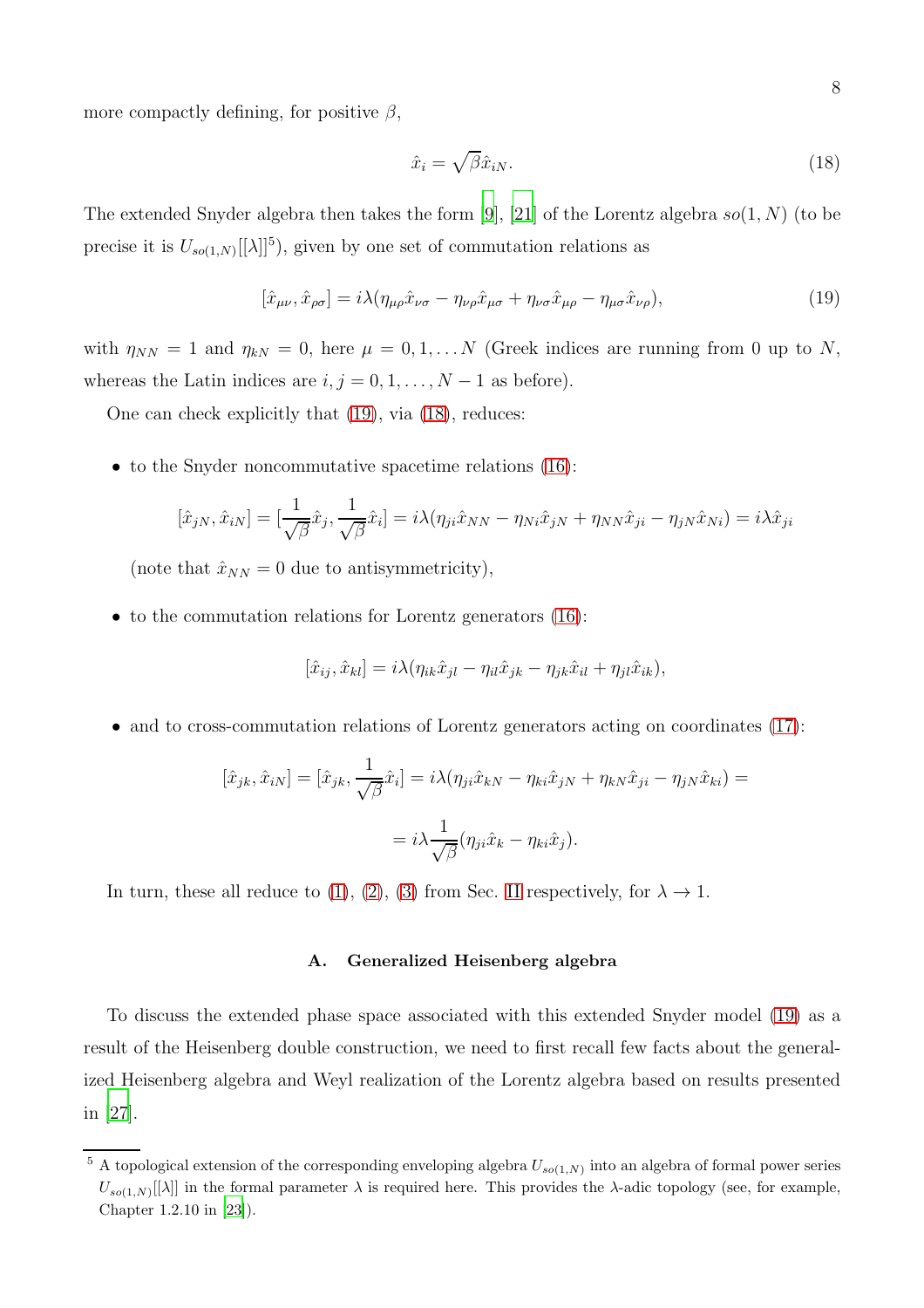The generalized Heisenberg algebra can be introduced as an unital, associative algebra generated by (commutative)  $x_{\mu\nu}$  and  $p_{\mu\nu}$  (both antisymmetric), satisfying the following commutation relations:

<span id="page-8-0"></span>
$$
[x_{\mu\nu}, x_{\alpha\beta}] = 0,\tag{20}
$$

$$
[p_{\mu\nu}, p_{\alpha\beta}] = 0,\tag{21}
$$

$$
[p_{\mu\nu}, x_{\rho\sigma}] = -i (\eta_{\mu\rho}\eta_{\nu\sigma} - \eta_{\mu\sigma}\eta_{\nu\rho}). \tag{22}
$$

Here we consider the elements  $p_{\mu\nu}$  as canonically conjugate to  $x_{\mu\nu}$  which can be realized in standard way as  $p_{\mu\nu} = -i \frac{\partial}{\partial x^{\mu\nu}}$ .

Commutative coordinates  $x_{\mu\nu}$  can be viewed as the classical limit (when  $\lambda \to 0$ ) of  $\hat{x}_{\mu\nu}$ generators of  $so(1, N)$  used in the extended version for the Snyder algebra [\(19\)](#page-7-0). In other words, the Lie algebra  $so(1, N)$ , more specifically its universal enveloping algebra  $U_{so(1,N)}[[\lambda]]$ , generated by  $\hat{x}_{\mu\nu}$  can be seen as a deformation of the underlying commutative space  $x_{\mu\nu}$  with  $\lambda$  as the deformation parameter.

Now, since we are interested in the Snyder model (in its extended version) and the corresponding deformed phase space, first let us notice that we can make use of the analogous relation to [\(18\)](#page-7-1) for the commutative coordinates, i.e. take  $x_i = \sqrt{\beta} x_{iN}$  and similarly for the conjugate canonical momenta  $p_{\mu\nu}$  we can introduce:  $p_i = \frac{p_{iN}}{\sqrt{\beta}}$ . This allows us to reduce the above generalized Heisenberg algebra [\(20\)](#page-8-0) - [\(22\)](#page-8-0) to:

• the usual Heisenberg algebra sector, i.e. quantum mechanical phase space corresponding to the commutative (classical) space-time:

<span id="page-8-1"></span>
$$
[x_i, x_j] = 0, \quad [p_i, p_j] = 0 \tag{23}
$$

$$
[p_j, x_i] = [p_{iN}, x_{jN}] = -i(\eta_{ij}\eta_{NN} - \eta_{iN}\eta_{Nj}) = -i\eta_{ij},
$$
\n(24)

• and "the remaining part", consisting of commutation relations between  $x_{ij}$  - tensorial coordinates and  $p_{ij}$  - their corresponding canonical momenta:

$$
[x_{ij}, x_{kl}] = [x_{ij}, x_k] = 0,\t\t(25)
$$

$$
[p_{ij}, p_{kl}] = [p_{ij}, p_k] = 0,
$$
\n(26)

$$
[p_{ij}, x_{kl}] = -i \left( \eta_{ik} \eta_{jl} - \eta_{il} \eta_{jk} \right), \qquad (27)
$$

$$
[p_i, x_{kl}] = [p_{ij}, x_k] = 0.
$$
\n(28)

Therefore, the relations [\(20\)](#page-8-0)-[\(22\)](#page-8-0) indeed describe the generalization of the quantum mechanical phase space as they contain, as a subalgebra, the relations [\(23\)](#page-8-1)-[\(24\)](#page-8-1).

The Weyl realization of the Lorentz algebra in terms of this generalized Heisenberg algebra [\(20\)](#page-8-0)-[\(22\)](#page-8-0) (as formal power series) have been discussed in detail in [\[27](#page-17-12)].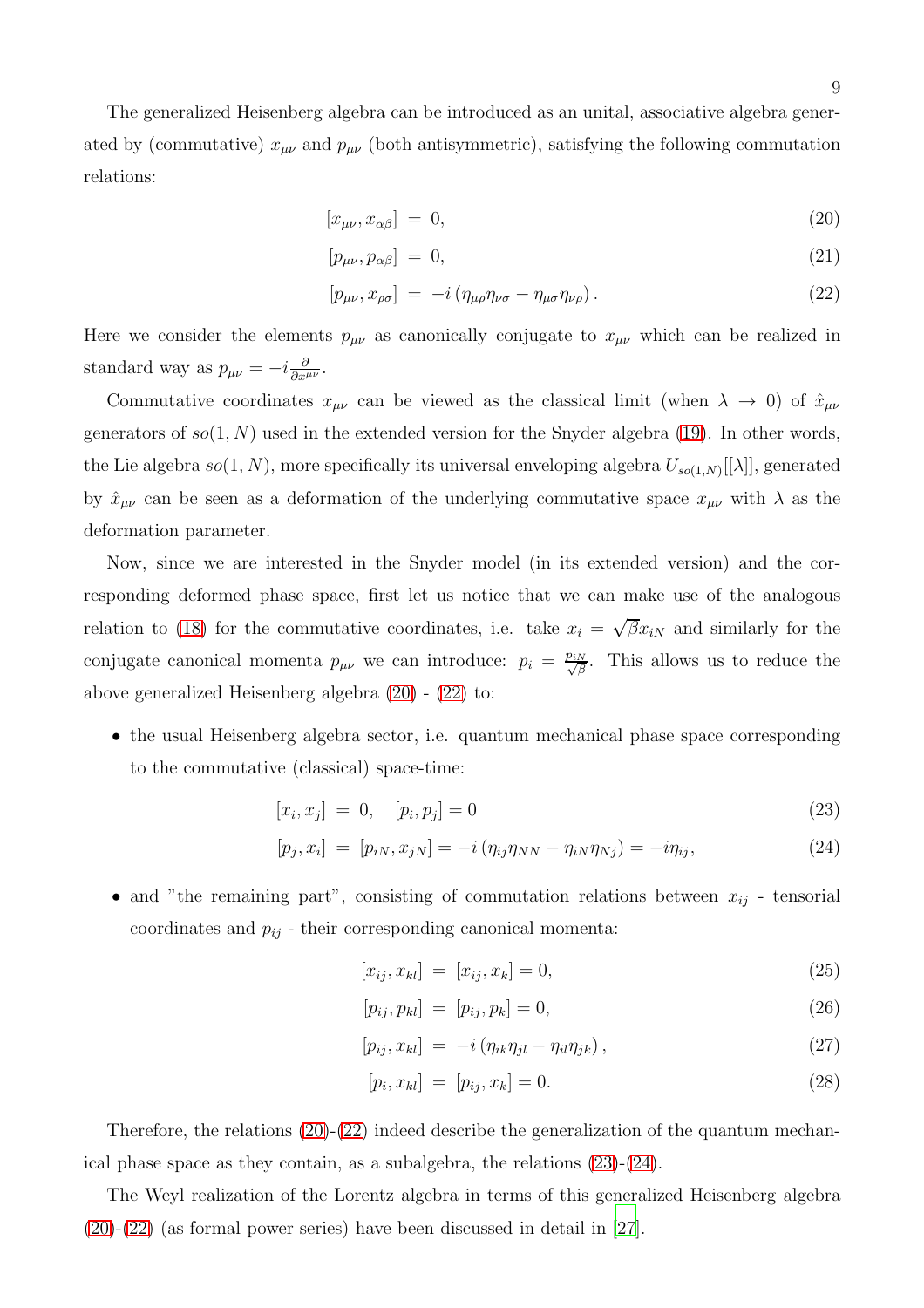#### <span id="page-9-0"></span>IV. EXTENDED SNYDER SPACE AND ITS HEISENBERG DOUBLES

We are now ready to discuss how to construct two full Heisenberg doubles corresponding to the extended Snyder space [\(19\)](#page-7-0), in its unified  $so(1, N)$ -like version (with the generators  $\hat{x}_{\mu\nu}$ ). For the purpose of this section let us denote the extended Snyder algebra, defined by relations [\(19\)](#page-7-0) as an algebra B. To construct the Heisenberg double for the extended Snyder algebra B we first need to equip it in the Hopf algebra structure (which is straightforward as we can use the primitive coproducts for  $\hat{x}_{\mu\nu}$  and then we need to define the dual Hopf algebra.

We equip the Snyder algebra  $B$  (as  $so(1, N)$ ), defined by relations [\(19\)](#page-7-0), with the Hopf algebra structure as follows:

<span id="page-9-2"></span>
$$
\Delta\left(\hat{x}_{\mu\nu}\right) = \Delta_0\left(\hat{x}_{\mu\nu}\right),\tag{29}
$$

<span id="page-9-3"></span>
$$
\epsilon(\hat{x}_{\mu\nu}) = 0 \text{ and } S(\hat{x}_{\mu\nu}) = -\hat{x}_{\mu\nu}.
$$
\n(30)

With the above relations algebra B, using [\(18\)](#page-7-1), leads to the extended Snyder Hopf algebra.

#### <span id="page-9-1"></span>A. Extended Snyder phase space from the Heisenberg double construction

To discuss the phase space corresponding to the extended Snyder space, we consider the Hopf algebra generated by  $p_{\mu\nu}$  (satisfying [\(21\)](#page-8-0)), as a dual Hopf algebra  $B^*$ , which is equipped with the Hopf algebra structure introduced in [\[21](#page-17-6)][see, eq.(25) therein] where the coproducts, calculated up to the third order, have the following form:

$$
\Delta p_{\mu\nu} = \Delta_0 p_{\mu\nu} - \frac{\lambda}{2} (p_{\mu\alpha} \otimes p_{\nu\alpha} - p_{\nu\alpha} \otimes p_{\mu\alpha}) + \n- \frac{\lambda^2}{12} (p_{\mu\alpha} \otimes p_{\alpha\beta} p_{\nu\beta} - p_{\nu\alpha} \otimes p_{\alpha\beta} p_{\mu\beta} - 2p_{\alpha\beta} \otimes p_{\mu\alpha} p_{\nu\beta} \n+ p_{\mu\alpha} p_{\alpha\beta} \otimes p_{\nu\beta} - p_{\nu\alpha} p_{\alpha\beta} \otimes p_{\mu\beta} - 2p_{\mu\alpha} p_{\nu\beta} \otimes p_{\alpha\beta}) + O(\lambda^3).
$$
\n(31)

Counits are  $\epsilon(p_{\mu\nu}) = 0$  and antipodes are  $S(p_{\mu\nu}) = -p_{\mu\nu}$ . This defines the coassociative<sup>6</sup> Hopf algebra  $B^*$  as the dual to the extended Snyder Hopf algebra  $B$ . The above coproducts for momenta are corresponding to the so-called Weyl realization for the  $\hat{x}_{\mu\nu}^{\dagger}$ . One could use the coproducts for generic realization but they depend on 5 free parameters and are calculated up to the second order in  $\lambda$  [\[21](#page-17-6)].

<sup>&</sup>lt;sup>6</sup> In general, if noncommutative coordinates close a Lie algebra, as it is the case for  $\hat{x}_{\mu\nu}$ , then the corresponding coproducts of momenta are coassociative [\[28\]](#page-17-13), [\[29](#page-18-0)].

<sup>&</sup>lt;sup>7</sup> The Weyl realization for the extended Snyder space is defined as  $e^{ik_i\hat{x}_i + \frac{i}{2}k_{ij}\hat{x}_{ij}} \triangleright 1 = e^{ik_ix_i + \frac{i}{2}k_{ij}x_{ij}}$  where  $\hat{x}_i > 1 = x_i$ ,  $\hat{x}_{ij} > 1 = x_{ij}$ , see eq. (17) in [\[21\]](#page-17-6). Note that the action differs from the one described in footnote 2.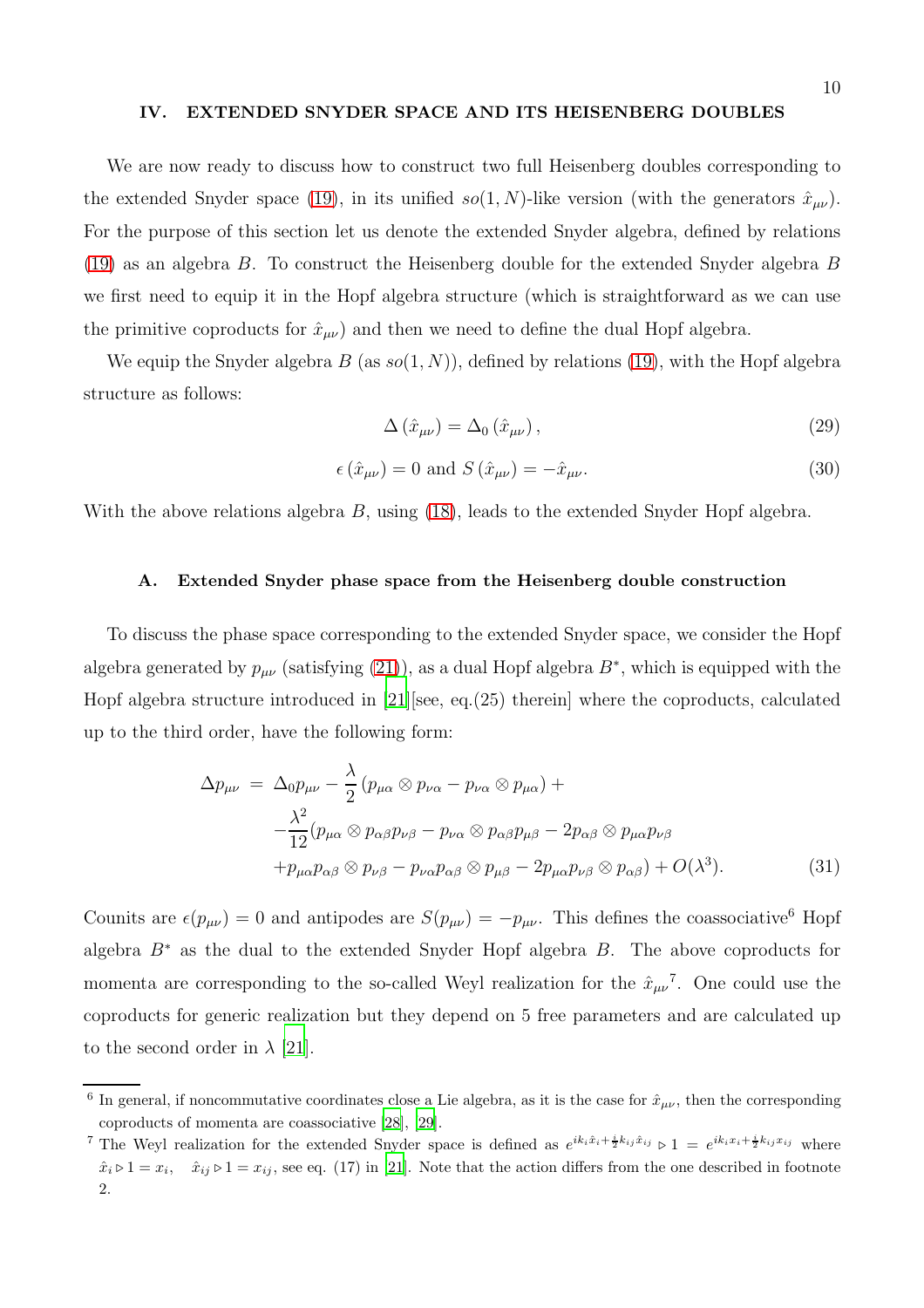The duality relation  $\langle , \rangle : B^* \times B \to \mathbb{C}$  is as follows:

<span id="page-10-0"></span>
$$
\langle p_{\mu\nu}, \hat{x}_{\rho\sigma} \rangle = -i \left( \eta_{\rho\mu} \eta_{\sigma\nu} - \eta_{\sigma\mu} \eta_{\rho\nu} \right) \tag{32}
$$

and can be extended to all elements of both Hopf algebras B and B<sup>∗</sup> . We take the left Hopf action ⊳ of  $B^*$  on B, which is defined by

$$
p_{\rho\sigma} \triangleright \hat{x}_{\mu\nu} = \langle p_{\rho\sigma}, \hat{x}_{\mu\nu_{(2)}} \rangle \hat{x}_{\mu\nu_{(1)}} = -i \left( \eta_{\rho\mu} \eta_{\sigma\nu} - \eta_{\sigma\mu} \eta_{\rho\nu} \right). \tag{33}
$$

We can now construct the corresponding Heisenberg double resulting in the following crosscommutation relations:

<span id="page-10-2"></span>
$$
[p_{\mu\nu}, \hat{x}_{\rho\sigma}] = \hat{x}_{\rho\sigma(1)} < p_{\mu\nu(1)}, \hat{x}_{\rho\sigma(2)} > p_{\mu\nu(2)} - \hat{x}_{\rho\sigma}p_{\mu\nu} =
$$
\n
$$
= -i \left( \eta_{\rho\mu} \eta_{\sigma\nu} - \eta_{\sigma\mu} \eta_{\rho\nu} \right) + \frac{i\lambda}{2} \left( \eta_{\rho\mu} p_{\nu\sigma} - \eta_{\sigma\mu} p_{\nu\rho} - \eta_{\rho\nu} p_{\mu\sigma} + \eta_{\sigma\nu} p_{\mu\rho} \right) +
$$
\n
$$
+ \frac{i\lambda^2}{12} \left[ \eta_{\rho\mu} p_{\sigma\beta} p_{\nu\beta} - \eta_{\sigma\mu} p_{\rho\beta} p_{\nu\beta} - \eta_{\rho\nu} p_{\sigma\beta} p_{\mu\beta} + \eta_{\sigma\nu} p_{\rho\beta} p_{\mu\beta} - 2 p_{\mu\rho} p_{\nu\sigma} + 2 p_{\mu\sigma} p_{\nu\rho} \right] + O\left(\lambda^3\right). \tag{34}
$$

For the description of the phase space corresponding to the extended Snyder model (in Snyder coordinates  $\hat{x}_i$ ,  $\hat{x}_{ij}$ , we make use of the isomorphism [\(18\)](#page-7-1)  $\hat{x}_i = \sqrt{\beta} \hat{x}_{iN}$  and  $p_i = \frac{p_{iN}}{\sqrt{\beta}}$ . The above duality [\(32\)](#page-10-0) then becomes:

$$
\langle p_j, \hat{x}_i \rangle = -i\eta_{ij},\tag{35}
$$

$$
\langle p_k, \hat{x}_{ij} \rangle = 0,\tag{36}
$$

$$
\langle p_{kl}, \hat{x}_i \rangle = 0,\tag{37}
$$

$$
\langle p_{kl}, \hat{x}_{ij} \rangle = -i \left( \eta_{ik} \eta_{jl} - \eta_{jk} \eta_{il} \right). \tag{38}
$$

The cross-commutation relations are as follows:

• commutation relations between Snyder coordinates and their coupled momenta:

<span id="page-10-1"></span>
$$
[p_k, \hat{x}_i] = [p_{kN}, \hat{x}_{iN}] = -i\eta_{ik}(1 - \frac{\beta \lambda^2}{12} p_l p_l) - \frac{i\beta \lambda^2}{12} p_k p_i + \frac{i\lambda}{2} p_{ki} + \frac{i\lambda^2}{12} p_{il} p_{kl} + O\left(\lambda^3\right)(39)
$$

• commutation relations between tensorial coordinates and their coupled momenta:

$$
[p_{kl}, \hat{x}_{ij}] = -i(\eta_{ik}\eta_{jl} - \eta_{jk}\eta_{il}) + i\frac{\lambda}{2}(\eta_{ik}p_{lj} - \eta_{jk}p_{li} - \eta_{il}p_{kj} + \eta_{jl}p_{ki}) + \frac{i\lambda^2}{12}[(\eta_{ik}p_{jm}p_{lm} - \eta_{jk}p_{im}p_{lm}) - (\eta_{il}p_{jm}p_{km} - \eta_{jl}p_{im}p_{km}) - 2p_{ki}p_{lj} + 2p_{kj}p_{li}] + O(\lambda^3),
$$
\n(40)

• and mixed relations:

$$
[p_{kl}, \hat{x}_i] = \left[p_{kl}, \sqrt{\beta} \hat{x}_{iN}\right] = i\frac{\lambda}{2} \beta(\eta_{ik}p_l - \eta_{il}p_k) - i\frac{\lambda^2}{12} \beta[\eta_{ik}p_m p_{lm} - \eta_{il}p_m p_{km} + 2p_{ki}p_l - 2p_k p_{li}] + O\left(\lambda^3\right),\tag{41}
$$

<span id="page-10-3"></span>
$$
[p_k, \hat{x}_{ij}] = \left[\frac{1}{\sqrt{\beta}}p_{kN}, \hat{x}_{ij}\right] = -i\frac{\lambda}{2}(\eta_{ik}p_j - \eta_{jk}p_i) - i\frac{\lambda^2}{12}[(\eta_{ik}p_{jl}p_l - \eta_{jk}p_{il}p_l) - 2p_{ki}p_j + 2p_{kj}p_i] + O\left(\lambda^3\right). \tag{42}
$$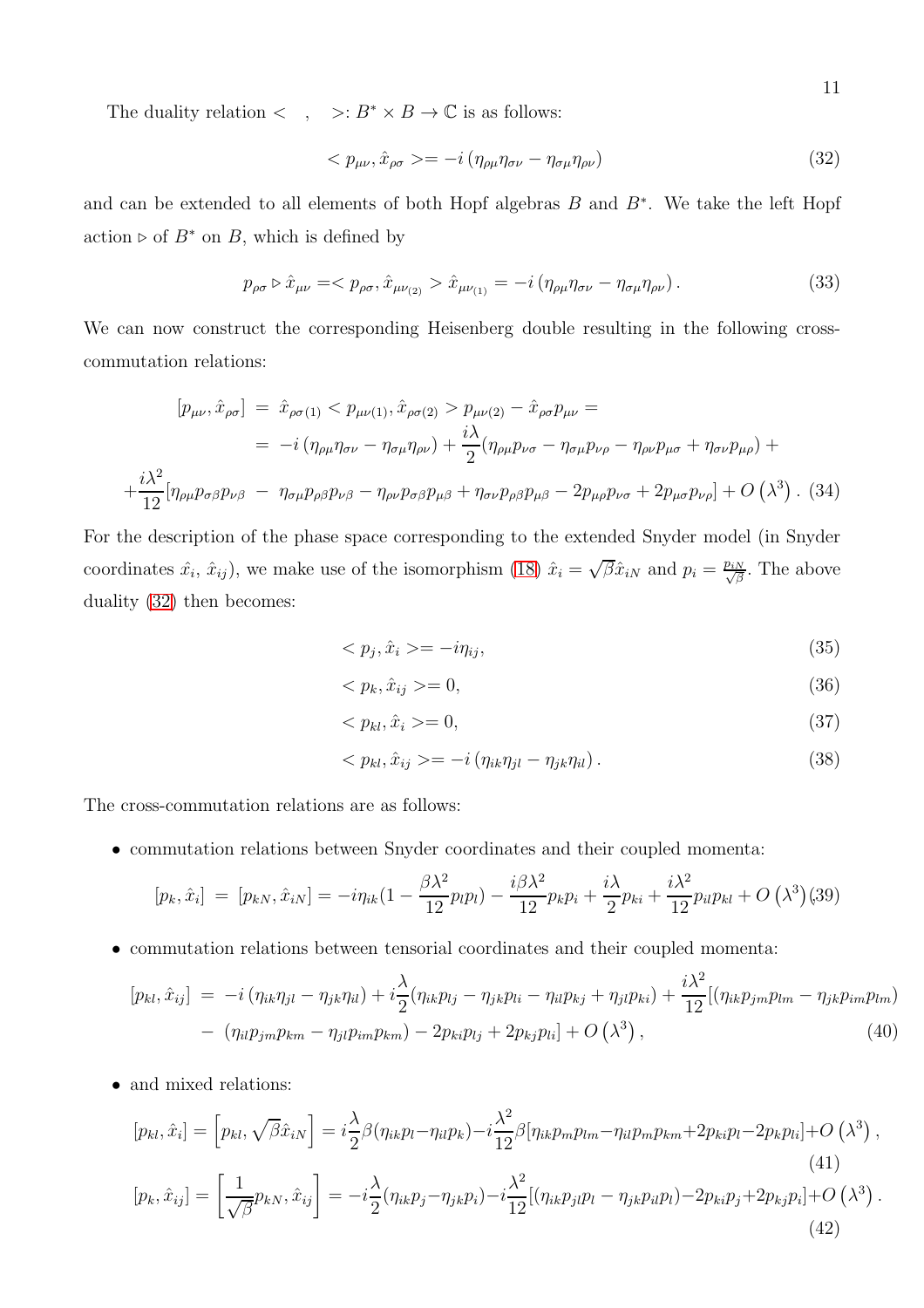One can notice that the commutator between the momenta generators and the Snyder coordinates [\(39\)](#page-10-1) obtained from [\(34\)](#page-10-2) actually resembles the Snyder model phase space for the Weyl realization [\(15\)](#page-5-1) obtained in Sec[.II.](#page-2-3) The first three terms agree up to the factor  $\frac{\lambda^2}{4}$  $rac{\lambda^2}{4}$  but the remaining terms include the tensorial momenta.

We have now obtained the full extended Snyder phase space  $(39)-(42)$  $(39)-(42)$  resulting from the Heisenberg double construction.

It is worth to mention that some authors, see e.g. [\[17\]](#page-17-3), also consider another version of the Snyder phase spaces, where momenta do not commute, but we have not considered this type of phase spaces in this work, the momenta sector is always commutative, for both the Snyder model considered in Sec. [II](#page-2-3) and the extended Snyder model in Sec. [IV A.](#page-9-1)

## <span id="page-11-0"></span>B. Another Heisenberg double for the extended Snyder algebra

To construct another Heisenberg double for the extended Snyder algebra B written in an unified  $so(1, N)$ -like form [\(19\)](#page-7-0), it is quite straightforward to mimic the Heisenberg double construction for the Lorentz algebra.

We take the extended Snyder Hopf algebra  $B(19)$  $B(19)$  equipped with the Hopf algebra structure  $(29),(30)$  $(29),(30)$  $(29),(30)$ , as before. We define the dual Hopf algebra algebra D (as the dual to the extended Snyder Hopf algebra B) as an algebra of functions on a group  $SO(1, N)$  which is generated by Lorentz matrices  $\Lambda_{\alpha\beta}$ , i.e.:

<span id="page-11-2"></span>
$$
D = F(SO(1, N)) = {\Lambda_{\alpha\beta} : [\Lambda_{\alpha\beta}, \Lambda_{\mu\nu}] = 0 : \Lambda^T \eta \Lambda = \eta},
$$
\n(43)

$$
\Delta\left(\Lambda_{\rho\sigma}\right) \ = \ \Lambda_{\rho\alpha} \otimes \Lambda_{\alpha\sigma}; \quad \epsilon\left(\Lambda_{\rho\sigma}\right) = \delta_{\rho\sigma} \quad ; \ S\left(\Lambda_{\rho\sigma}\right) = \left(\Lambda^{-1}\right)_{\rho\sigma} = \Lambda_{\sigma\rho}.
$$

Note that the Greek indices are running up to N, i.e.  $\alpha, \beta = 0, 1, \ldots, N$ . The duality relation is  $\langle , \rangle : D \times B \to \mathbb{C}$  is given by:

$$
\langle \Lambda_{\rho\sigma}, \hat{x}_{\mu\nu} \rangle = -i\lambda (\eta_{\rho\mu}\eta_{\sigma\nu} - \eta_{\rho\nu}\eta_{\sigma\mu}). \tag{45}
$$

We consider the left Hopf action ⊳ of D on B, which is defined by

$$
\Lambda_{\rho\sigma} \triangleright \hat{x}_{\mu\nu} = \langle \Lambda_{\rho\sigma}, \hat{x}_{\mu\nu_{(2)}} \rangle \hat{x}_{\mu\nu_{(1)}} = \eta_{\rho\sigma} \hat{x}_{\mu\nu} - i\lambda (\eta_{\rho\mu} \eta_{\sigma\nu} - \eta_{\rho\nu} \eta_{\sigma\mu}). \tag{46}
$$

And we calculate the cross-commutation relations defining the Heisenberg double as:

<span id="page-11-1"></span>
$$
[\Lambda_{\rho\sigma}, \hat{x}_{\mu\nu}] = \hat{x}_{\mu\nu(1)} < \Lambda_{\rho\sigma(1)}, \hat{x}_{\mu\nu(2)} > \Lambda_{\rho\sigma(2)} - \hat{x}_{\mu\nu}\Lambda_{\rho\sigma} \tag{47}
$$

$$
= -i\lambda(\eta_{\rho\mu}\Lambda_{\nu\sigma} - \eta_{\rho\nu}\Lambda_{\mu\sigma}). \tag{48}
$$

For the description of the Heisenberg double for the extended Snyder model (in Snyder coordinates  $\hat{x}_i$ ,  $\hat{x}_{ij}$ , we again make use of the isomorphism [\(18\)](#page-7-1), and the above formulae lead to: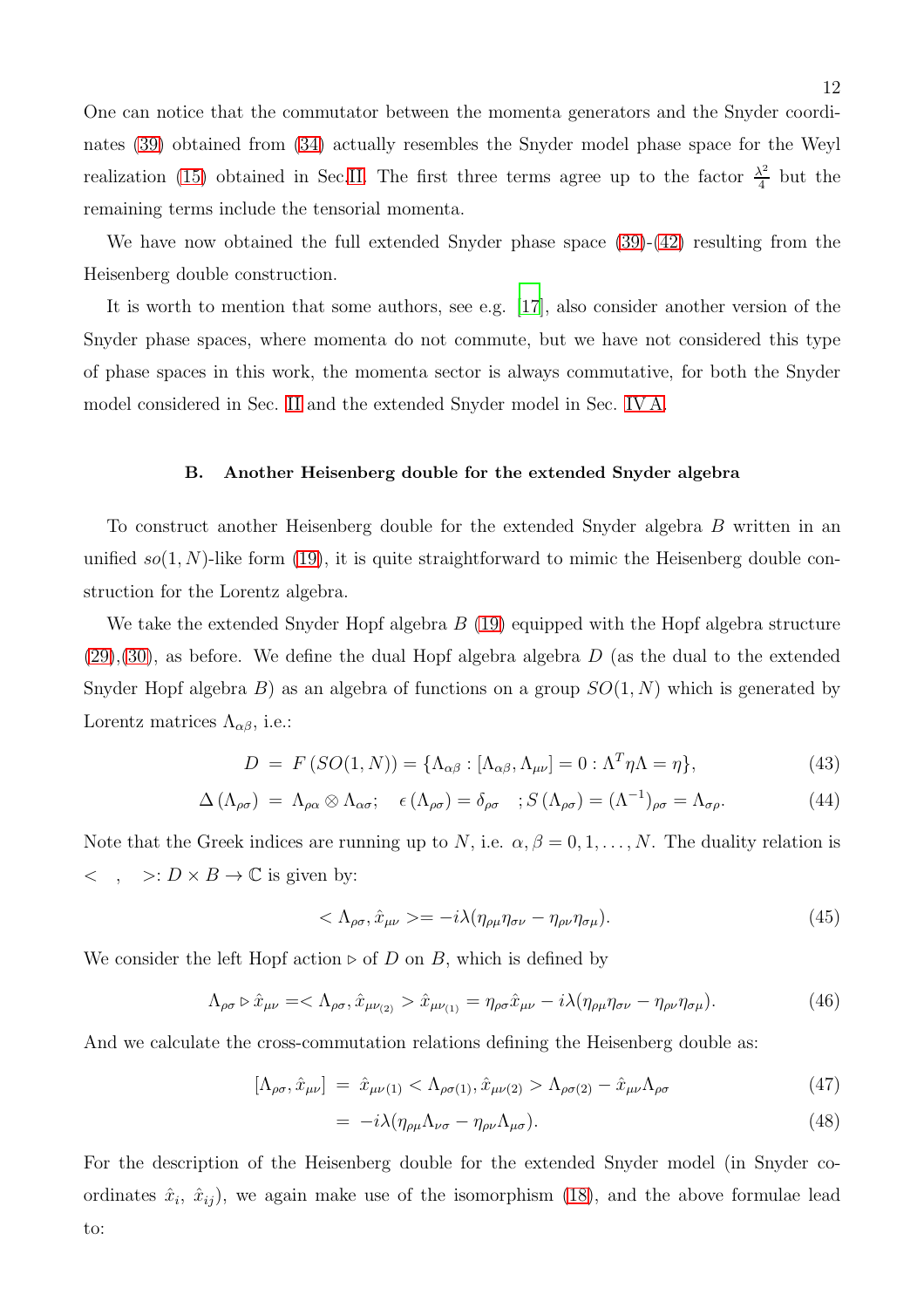• duality for the Snyder coordinates with Lorentz matrices:

$$
\langle \Lambda_{jk}, \hat{x}_i \rangle = \sqrt{\beta} \langle \Lambda_{jk}, \hat{x}_{iN} \rangle = -i\lambda \sqrt{\beta} (\eta_{ji}\eta_{kN} - \eta_{jN}\eta_{ki}) = 0, \tag{49}
$$

$$
\langle \Lambda_{jN}, \hat{x}_i \rangle = \sqrt{\beta} \langle \Lambda_{jN}, \hat{x}_{iN} \rangle = -i\lambda \sqrt{\beta} \eta_{ji}, \tag{50}
$$

$$
\langle \Lambda_{Nk}, \hat{x}_i \rangle = \sqrt{\beta} \langle \Lambda_{Nk}, \hat{x}_{iN} \rangle = i\lambda \sqrt{\beta} \eta_{ki}, \tag{51}
$$

$$
\langle \Lambda_{NN}, \hat{x}_i \rangle = \sqrt{\beta} \langle \Lambda_{NN}, \hat{x}_{iN} \rangle = 0, \tag{52}
$$

• duality of the Lorentz generators with their dual Lorentz matrices:

$$
\langle \Lambda_{jk}, \hat{x}_{ip} \rangle = -i\lambda (\eta_{ji}\eta_{kp} - \eta_{jp}\eta_{ki}), \tag{53}
$$

$$
\langle \Lambda_{jN}, \hat{x}_{ip} \rangle = 0 = \langle \Lambda_{Nk}, \hat{x}_{ip} \rangle, \tag{54}
$$

$$
\langle \Lambda_{NN}, \hat{x}_{ip} \rangle = 0. \tag{55}
$$

Similarly the cross-commutation relations from the Heisenberg double construction [\(48\)](#page-11-1) then become as follows:

• cross-commutation relations between the Snyder coordinates and Lorentz matrices:

$$
[\Lambda_{jk}, \hat{x}_i] = \sqrt{\beta} [\Lambda_{jk}, \hat{x}_{iN}] = -i\lambda \sqrt{\beta} \eta_{ji} \Lambda_{Nk}, \qquad (56)
$$

$$
[\Lambda_{jN}, \hat{x}_i] = \sqrt{\beta} [\Lambda_{jN}, \hat{x}_{iN}] = -i\lambda \sqrt{\beta} \eta_{ji} \Lambda_{NN}, \qquad (57)
$$

$$
[\Lambda_{Nk}, \hat{x}_i] = \sqrt{\beta} [\Lambda_{Nk}, \hat{x}_{iN}] = i\lambda \sqrt{\beta} \Lambda_{ik}, \qquad (58)
$$

$$
[\Lambda_{NN}, \hat{x}_i] = \sqrt{\beta} [\Lambda_{NN}, \hat{x}_{iN}] = i\lambda \sqrt{\beta} \Lambda_{iN}, \qquad (59)
$$

• and the cross-commutation relations between the Lorentz generators (of  $so(1, N-1)$ ) with the Lorentz matrices:

$$
[\Lambda_{jk}, \hat{x}_{ip}] = -i\lambda(\eta_{ji}\Lambda_{pk} - \eta_{jp}\Lambda_{ik}), \qquad (60)
$$

$$
[\Lambda_{jN}, \hat{x}_{ip}] = -i\lambda(\eta_{ji}\Lambda_{pN} - \eta_{jp}\Lambda_{iN}), \qquad (61)
$$

$$
[\Lambda_{Nk}, \hat{x}_{ip}] = -i\lambda(\eta_{Ni}\Lambda_{pk} - \eta_{Np}\Lambda_{ik}) = 0, \qquad (62)
$$

$$
[\Lambda_{NN}, \hat{x}_{ip}] = 0. \tag{63}
$$

The primitive coproduct for  $\hat{x}_{\mu\nu}$  reduces to the primitive coproduct for  $\hat{x}_{ip}$  (Lorentz generators of  $so(1, N - 1)$  and to the primitive coproduct for  $\hat{x}_i$  (Snyder coordinates), as in Sec. [II,](#page-2-3) respectively.

We also note that

$$
[\Lambda_{\mu\nu}, p_{\rho\sigma}] = 0. \tag{64}
$$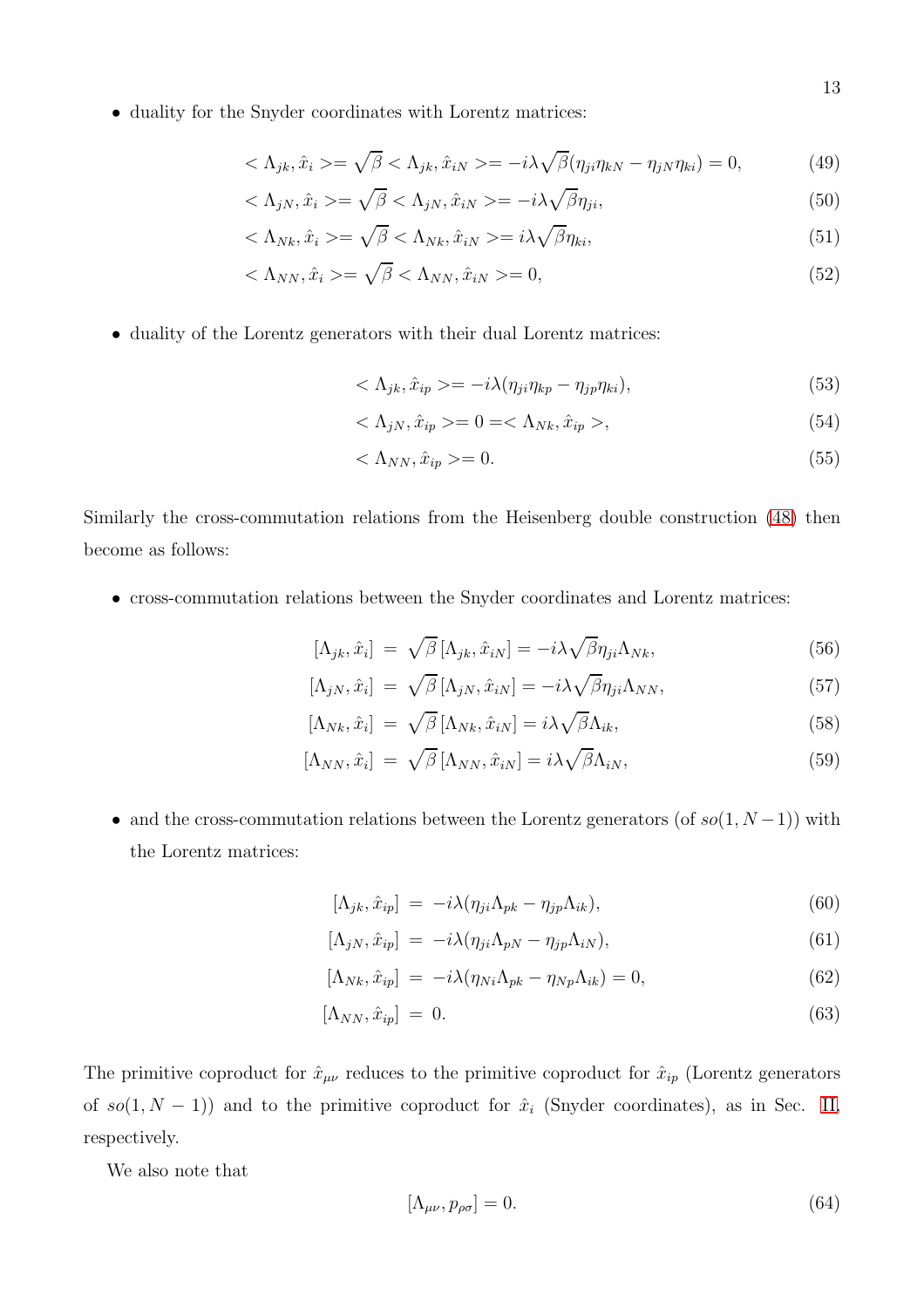#### <span id="page-13-0"></span>C. Realizations for Lorentz matrices

We can actually relate the dual momenta discussed in Sec. [IV A](#page-9-1) with the dual Lorentz matrices discussed in Sec. [IV B.](#page-11-0)

This can be done by introducing the realizations of the elements of the dual algebra  $D$ , i.e. functions on a group  $SO(1, N)$  - Lorentz matrices  $\Lambda_{\alpha\beta}$ . These realizations can be expressed as a formal power series of the tensorial momenta introduced in Sec. [III A.](#page-7-2) For more details we refer the reader to [\[27](#page-17-12)] where the Lorentz algebra extension by its dual counterpart has been discussed in detail. The formulas presented below base on the Theorem III.1 from [\[27\]](#page-17-12). The Weyl realization [\[27\]](#page-17-12), [\[29\]](#page-18-0) for the generators of the algebra  $D$ , satisfying [\(43\)](#page-11-2), can be written in a very compact form as follows:

$$
\Lambda_{\rho\sigma} = \left( e^{\lambda p} \right)_{\rho\sigma} . \tag{65}
$$

If we want to calculate the explicit formulae for the realization of the elements dual to the Lorentz sector in the extended Snyder algebra written in the form of tensorial coordinates  $\hat{x}_{ij}$ [\(16\)](#page-6-0), [\(17\)](#page-6-0) we use the above formula and obtain:

$$
\Lambda_{kl} = \sum_{n=0}^{\infty} \frac{\lambda^n}{n!} (p^n)_{kl},
$$
\n
$$
\Lambda_{Nl} = \sum_{n=1}^{\infty} \frac{\lambda^n}{n!} p_{Nk} (p^{n-1})_{kl} = p_{Nk} \left(\frac{\Lambda - \eta}{p}\right)_{kl},
$$
\n
$$
\Lambda_{kN} = \sum_{n=0}^{\infty} \frac{\lambda^n}{n!} (p^n)_{kN} = \sum_{n=1}^{\infty} \frac{\lambda^n}{n!} (p^{n-1})_{kl} p_{lN} = \left(\frac{\Lambda - \eta}{p}\right)_{kl} p_{lN} = (\Lambda^{-1})_{Nk},
$$
\n
$$
\Lambda_{NN} = \sum_{n=0}^{\infty} \frac{\lambda^n}{n!} (p^n)_{NN} = \eta_{NN} + \sum_{n=2}^{\infty} \frac{\lambda^n}{n!} p_{Nk} (p^{n-2})_{kl} p_{lN} = \eta_{NN} + p_{Nk} \left(\frac{\Lambda - \eta - \lambda p}{p^2}\right)_{kl} p_{lN},
$$

where we also used the following notation  $(p^0)_{\alpha\beta} = \eta_{\alpha\beta}$  and  $(\Lambda^0)_{\rho\sigma} = \eta_{\rho\sigma}$ .

## V. CONCLUSIONS

In this paper we have investigated three Heisenberg doubles related to the two types of noncommutative Snyder models. The Heisenberg double construction was widely investigated for other noncommutative spacetimes [\[1\]](#page-16-0), [\[2\]](#page-16-1), [\[3](#page-16-2)], [\[4\]](#page-16-3), [\[5](#page-16-4)], but not yet (up to our knowledge) for the Snyder space. Therefore this work offers the first study on Heisenberg doubles for the Snyder model as well as for the extended Snyder model.

In Sec. [II](#page-2-3) we discuss issues arising when applying the Heisenberg double construction to the Snyder model. We propose a duality between Snyder coordinates and momenta with the (noncoassociative) coproducts related to the so-called Snyder realization [\(5\)](#page-3-4). This duality is valid on the generators (in the linear powers) only. The cross-commutation relations obtained for the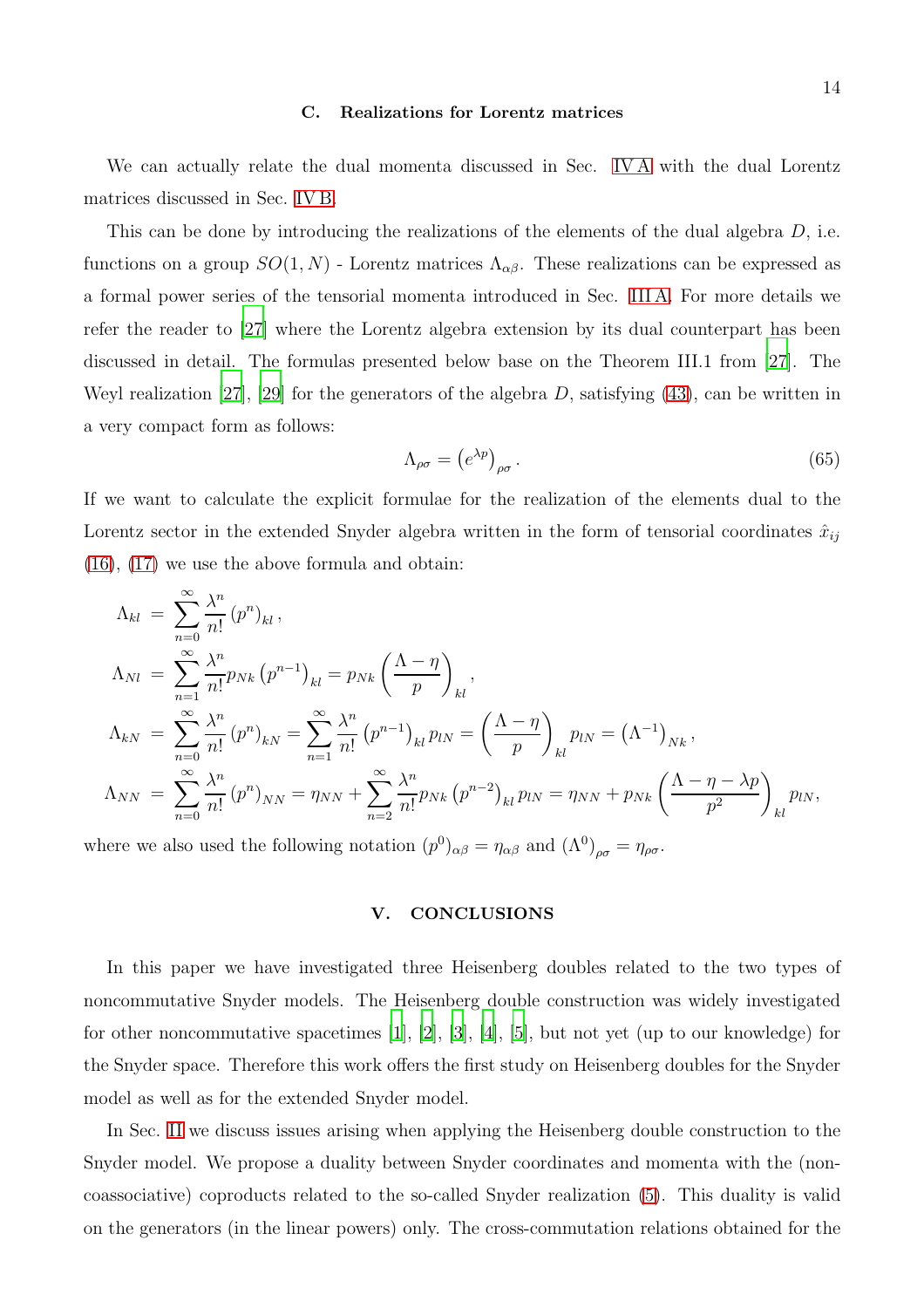generators [\(9\)](#page-3-0) are compared with the Snyder phase space relations considered in the literature. Then we use the momenta with the (non-coassociative) coproducts in the general realization which provides more general version of the cross-commutation relations between the momenta and Snyder coordinates and reduces to all known cases for the certain choices of the parameter  $c$  (which parametrizes the non-coassociative coproduct for the momenta generators). However, at the end of Sec. [II,](#page-2-3) we point out that the construction of the full Heisenberg double for the Snyder space in the Hopf algebra setting requires the introduction of extended noncommutative coordinates.

Therefore, we use the fact that the Snyder model can be embedded in a larger algebra:  $U_{so(1,N)}[[\lambda]]$ , for which the dual algebra admits the coassociative coalgebra structure. We then construct the Heisenberg double for this extended Snyder model in two ways. Firstly, by introducing the dual tensorial momentum space. Secondly, by using the Lorentz matrices, i.e. functions on the Lorentz group.

The Heisenberg double of the extended Snyder algebra with their dual momenta can be interpreted as the extended Snyder phase space. The formulation of Heisenberg doubles as extended Snyder phase spaces, proposed in this work, can be used in many further applications. Additional advantage is that, since the noncommutative coordinates generate the Lie algebra then the corresponding coproducts of momenta are coassociative, and the related star products between coordinates are associative [\[21\]](#page-17-6), which opens a way to a great number of applications where the associative star product is required. The only drawback of this approach is the unclear physical interpretation of tensorial coordinates and corresponding conjugated momenta appearing in this picture.

Nevertheless, by using the algebraic scheme of Heisenberg doubles, one can introduce the covariant Snyder phase spaces and further investigate the applications where the consistent definition of a phase space is crucial, for example such deformed (extended) Snyder phase space may lead to deformed Heisenberg uncertainty relations [\[14\]](#page-16-13), or may be considered in the context of quantum gravity phenomenology [\[11](#page-16-10)], [\[15](#page-17-1)], [\[16\]](#page-17-2), or when investigating cosmological [\[11](#page-16-10)] and curved [\[12\]](#page-16-11), [\[13\]](#page-16-12) backgrounds coupled to Snyder spacetime. We consider our work presented here as a first step towards such applications.

#### Acknowledgements

The authors would like to thank J. Lukierski and Z. Skoda for useful comments. AP would like to acknowledge the contribution of the COST Action CA18108.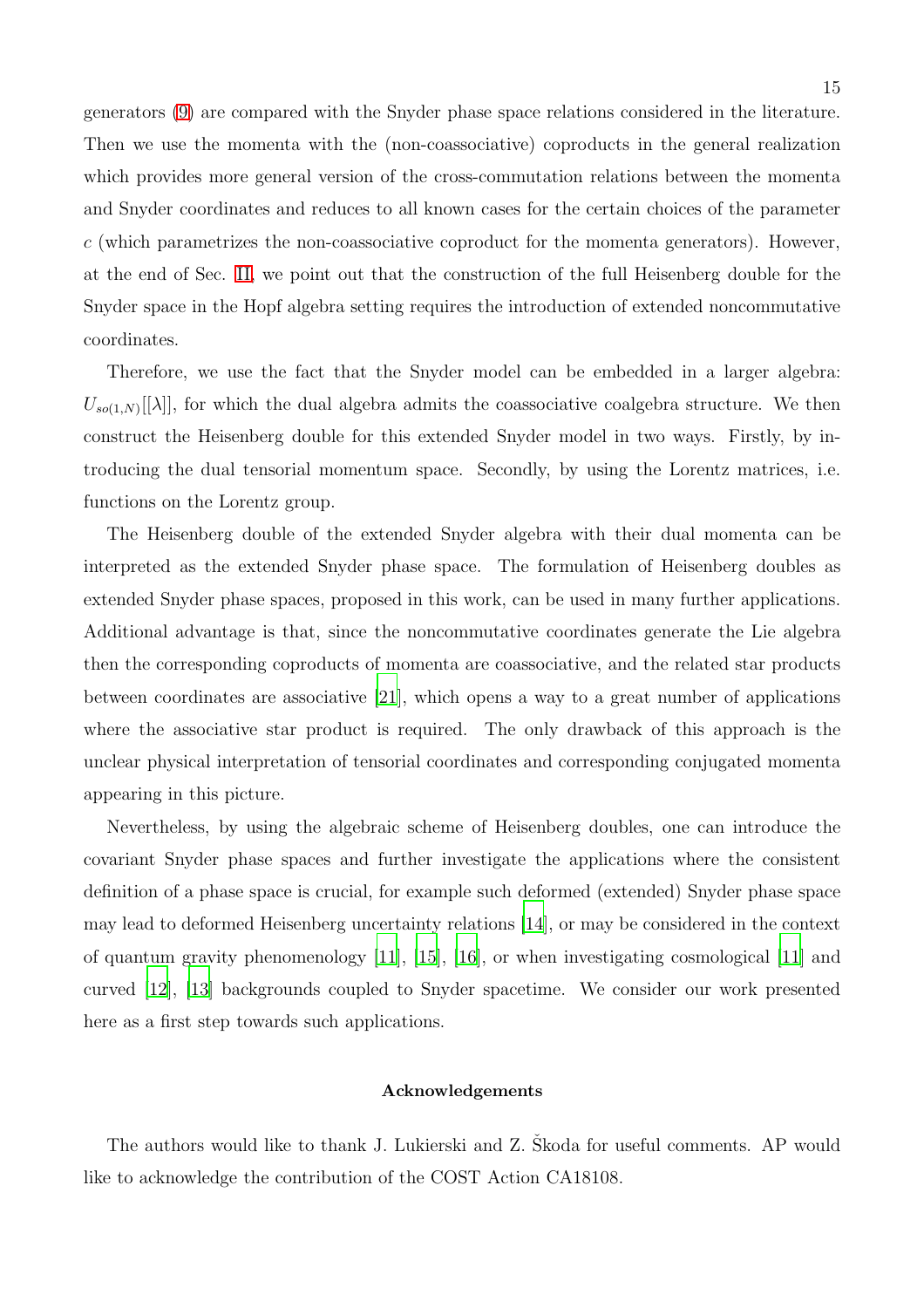## Appendix 1: Heisenberg double construction.

Let A and  $A^*$  be dual Hopf algebras. To construct the Heisenberg double  $A \rtimes A^*$  we start with the left Hopf action ⊳ of  $A^*$  on A defined as:

$$
a^* \triangleright a = \langle a^*, a_{(2)} \rangle a_{(1)}, \tag{66}
$$

where we use the Sweedler notation  $\Delta(a) = a_{(1)} \otimes a_{(2)}$  for the coproduct and  $a^* \in A^*$ ,  $a \in A$ .

Duality needs to satisfy the following compatibility conditions between algebras:

$$
\langle a_{(1)}^*, a \rangle \langle a_{(2)}^*, a' \rangle = \langle a^*, a \cdot a' \rangle, \tag{67}
$$

$$
\langle a^*, a_{(1)} > \langle a^{*'} , a_{(2)} \rangle = \langle a^* \cdot a^{*'} , a \rangle. \tag{68}
$$

The Heisenberg double corresponding to these data can be then constructed as the crossed product algebra (aka "smash product")  $A \times A^*$ . The (left) product in the crossed product algebra (Heisenberg double) becomes:

$$
(a \otimes a^*) \rtimes (a' \otimes a^{*'}) = a \left( a_{(1)}^* \triangleright a' \right) \otimes a_{(2)}^* a^{*'} = \langle a_{(1)}^*, a_{(2)}' > a a_{(1)}' \otimes a_{(2)}^* a', \tag{69}
$$

which leads to the following (left) products:

$$
a^* \circ a = (1 \otimes a^*) \rtimes (a \otimes 1) = (a_{(1)}^* \triangleright a) \otimes a_{(2)}^* = \langle a_{(1)}^*, a_{(2)} > a_{(1)} \otimes a_{(2)}^*, \tag{70}
$$

$$
a \circ a^* = (a \otimes 1) \rtimes (1 \otimes a^*). \tag{71}
$$

So the cross-commutation relation becomes:

$$
[a^*, a] = a_{(1)} < a_{(1)}^*, a_{(2)} > a_{(2)}^* - a \circ a^*.
$$
\n<sup>(72)</sup>

There are some special cases worth considering:

1. If the generators of A have primitive coproduct then the above formula, for the generators, reduces to:

$$
[a^*, a] = \langle a^*_{(1)}, a \rangle a^*_{(2)}.
$$
\n<sup>(73)</sup>

2. If the coproduct on the algebra  $A^*$  is opposite, i.e.  $\Delta a^* = a^*_{(2)} \otimes a^*_{(1)}$  then the commutator becomes:

$$
[a^*, a] = a_{(1)} < a_{(2)}^*, a_{(2)} > a_{(1)}^* - a \circ a^*.
$$
\n(74)

And if, in addition the generators of A have primitive coproduct then,for generators, we get:

$$
[a^*, a] = \langle a^*_{(2)}, a \rangle a^*_{(1)}.
$$
\n<sup>(75)</sup>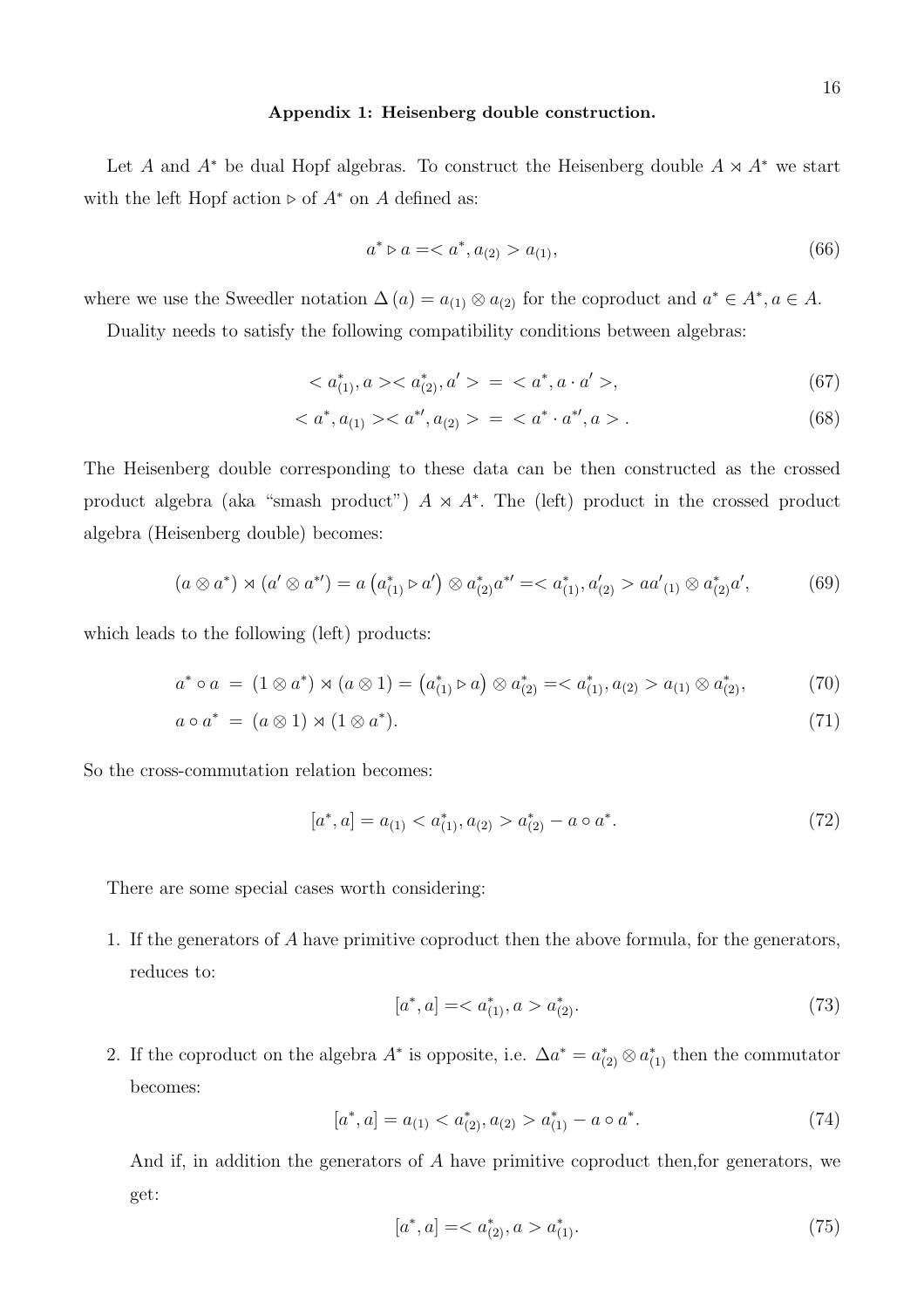#### References

- <span id="page-16-0"></span>[1] P. Kosinski and P. Maslanka, The duality between  $\kappa$  - Poincare algebra and  $\kappa$  -Poincare group, (1994) [\[arXiv:hep-th/9411033\]](http://arxiv.org/abs/hep-th/9411033);
- <span id="page-16-1"></span>[2] S. Giller, C. Gonera, P. Kosinski, and P. Maslanka, A Note on Geometry of κ-Minkowski Space, Acta Phys. Pol. B, 27, 2171-2177 (1996);
- <span id="page-16-2"></span>[3] J. Lukierski and A. Nowicki, Heisenberg double description of  $\kappa$ -Poincaré algebra and  $\kappa$ -deformed phase space, Proc. 21st Intl. Colloquium on Group Theoretical Methods in Physics (Group 24: Physical and mathematical aspects of symmetries, V. K. Dobrev and H. D. Doebner, eds.), Heron Press, Sofia , 186-192 (1997) [arXiv:qalg/9702003];
- <span id="page-16-3"></span>[4] G. Amelino-Camelia, J. Lukierski, and A. Nowicki, κ-Deformed Covariant Phase Space and Quantum-Gravity Uncertainty Relations, Phys. Atomic Nuclei, 61, 1811-1815 (1998) [\[arXiv:hep-th/9706031\]](http://arxiv.org/abs/hep-th/9706031);
- <span id="page-16-4"></span>[5] A. Borowiec, A. Pachol, Heisenberg doubles of quantized Poincaré algebras, Theor. Math. Phys. 169 (2), 1620-1628 (2011);
- <span id="page-16-5"></span>[6] Z. Skoda, Heisenberg double versus deformed derivatives, Int.J. of Modern Physics A 26, Nos. 27 & 28, 4845-4854 (2011) [\[arXiv:0909.3769\]](http://arxiv.org/abs/0909.3769);
- <span id="page-16-7"></span><span id="page-16-6"></span>[7] H. S. Snyder, Quantized Space-Time, Phys. Rev. 71, 38, 0031-899 (1947);
- [8] M.V. Battisti and S. Meljanac, Scalar Field Theory on Non-commutative Snyder Space-Time, Phys. Rev. D 82, 024028 (2010) [\[arXiv:1003.2108\]](http://arxiv.org/abs/1003.2108);
- <span id="page-16-8"></span>[9] F. Girelli and E. Livine, Scalar field theory in Snyder space-time: alternatives, JHEP 1103, 132 (2011) [\[arXiv:1004.0621\]](http://arxiv.org/abs/1004.0621);
- <span id="page-16-9"></span>[10] S. Meljanac, S. Mignemi, J. Trampetic and J. You, Nonassociative Snyder  $\phi^4$  Quantum Field Theory, Phys. Rev. D 96, 045021 (2017) [\[arXiv:1703.10851\]](http://arxiv.org/abs/1703.10851);
- <span id="page-16-10"></span>[11] M. V. Battisti, Loop and braneworlds cosmologies from a deformed Heisenberg algebra, Phys. Rev. D 79, 083506 (2009) [\[arXiv:0805.1178\]](http://arxiv.org/abs/0805.1178);
- <span id="page-16-11"></span>[12] S. Mignemi, Classical and quantum mechanics of the nonrelativistic Snyder model in curved space, Class. Quant. Grav. 29, 215019 (2012) [\[arXiv:1110.0201\]](http://arxiv.org/abs/1110.0201);
- <span id="page-16-12"></span>[13] S. Mignemi and R. Strajn, Snyder dynamics in a Schwarzschild spacetime, Phys. Rev. D 90, 044019 (2014) [\[arXiv:1404.6396\]](http://arxiv.org/abs/1404.6396);
- <span id="page-16-13"></span>[14] M.V. Battisti and S. Meljanac, Modification of Heisenberg uncertainty relations in noncommutative Snyder space-time geometry, Phys. Rev. D 79, 067505 (2009) [\[arXiv:0812.3755\]](http://arxiv.org/abs/0812.3755);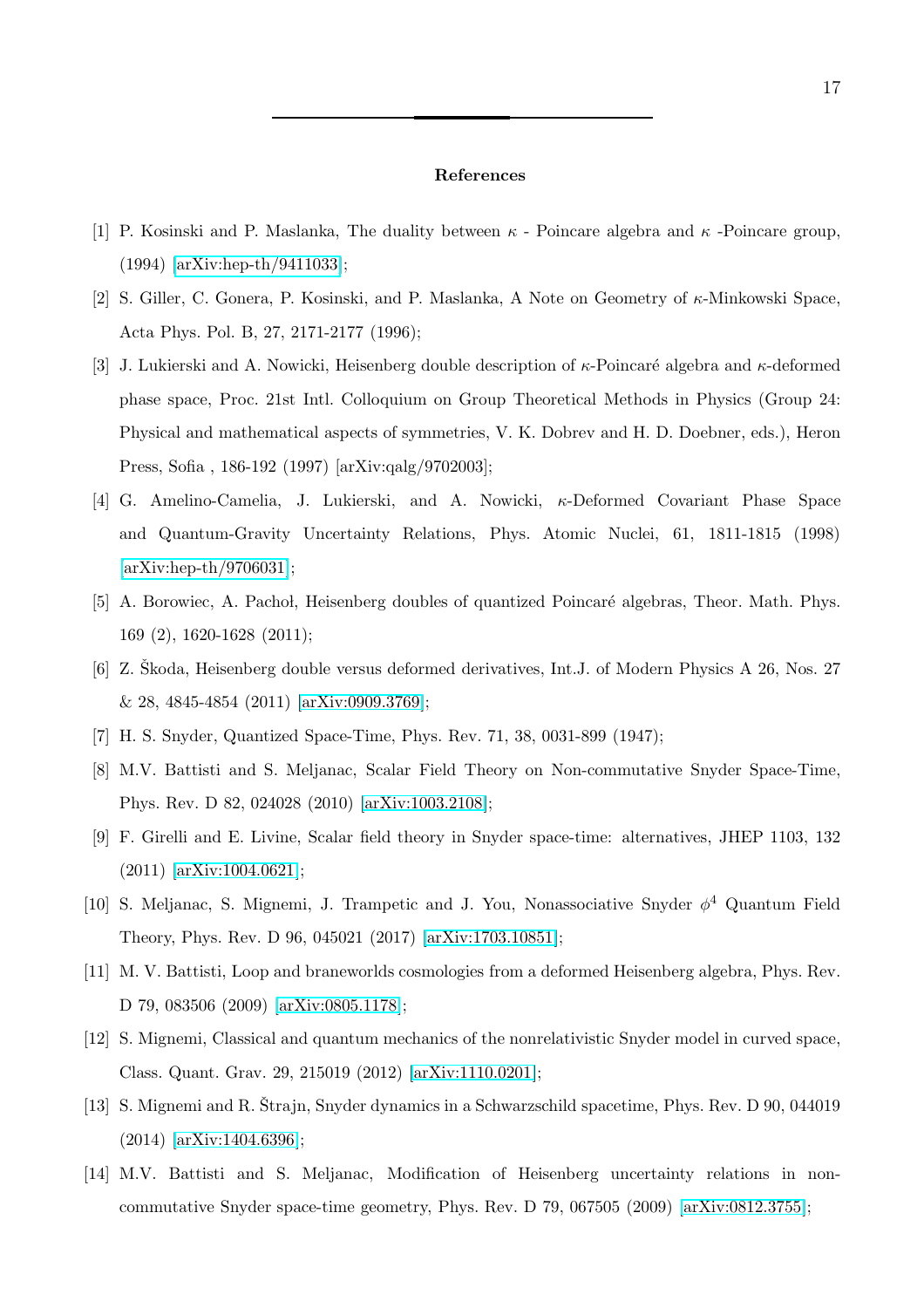- <span id="page-17-1"></span>[15] S. Mignemi and A. Samsarov, Relative-locality effects in Snyder spacetime, Phys. Lett. A 381, 1655 (2017) [1610.09692];
- <span id="page-17-2"></span>[16] S. Mignemi and G. Rosati, Relative-locality phenomenology on Snyder spacetime, Class. Quantum Grav. 35, 145006 (2018) [1803.02134];
- <span id="page-17-3"></span>[17] A. Ballesteros, G. Gubitosi, and F. J. Herranz, Lorentzian Snyder spacetimes and their Galilei and Carroll limits from projective geometry, Class. Quantum Grav. 37, 195021 (2020) [\[arXiv:1912.12878\]](http://arxiv.org/abs/1912.12878);
- <span id="page-17-4"></span>[18] G. Gubitosi, A. Ballesteros, and F. J. Herranz, Generalized noncommutative Snyder spaces and projective geometry, PoS (CORFU2019) 376, 190 (2020) [\[arXiv:2007.09653\]](http://arxiv.org/abs/2007.09653);
- <span id="page-17-5"></span>[19] S. Meljanac, D. Meljanac, A. Samsarov and M. Stojic, Mod. Phys. Lett. A25, 579 (2010); S. Meljanac, D. Meljanac, A. Samsarov and M. Stojic, Phys. Rev. D 83, 065009 (2011);
- <span id="page-17-8"></span>[20] M. Maggiore, A Generalized Uncertainty Principle in Quantum Gravity, Phys. Lett. B 304, 65 (1993) [\[arXiv:hep-th/9301067\]](http://arxiv.org/abs/hep-th/9301067); M. Maggiore, Quantum Groups, Gravity, and the Generalized Uncertainty Principle, Phys. Rev. D 49, 5182 (1994) [\[arXiv:hep-th/9305163\]](http://arxiv.org/abs/hep-th/9305163);
- <span id="page-17-6"></span>[21] S. Meljanac and S. Mignemi, Associative realizations of the extended Snyder model, Phys. Rev. D 102, 126011 (2020) [\[arXiv:2007.13498\]](http://arxiv.org/abs/2007.13498);
- <span id="page-17-0"></span>[22] C. Quesne and V. M. Tkachuk, Lorentz-covariant deformed algebra with minimal length and application to the 1+1-dimensional Dirac oscillator, J. Phys. A 39, 10909 (2006) [\[arXiv:quant-ph/0604118\]](http://arxiv.org/abs/quant-ph/0604118);
- <span id="page-17-7"></span>[23] A. Klimyk, K. Schmüdgen, Quantum groups and their representations, Texts and Monographs in Physics, Springer-Verlag, Berlin, 1997.
- <span id="page-17-9"></span>[24] V.G. Drinfeld, Quasi Hopf algebras, Leningrad Math. J., 1:1419–1457 (1990);
- <span id="page-17-10"></span>[25] D. Bulacu, F. Panaite, F. Van Oystaeyen, Quasi-hopf algebra actions and smash products, Comm. Alg. 28:2, 631-651 (2000)
- <span id="page-17-11"></span>[26] F. Panaite, Doubles of (quasi) Hopf algebras and some examples of quantum groupoids and vertex groups related to them, Hopf algebras and generalizations, 91–115, Contemp. Math., 441, Amer. Math. Soc., Providence, RI (2007) [\[arXiv:math.QA/0101039\]](http://arxiv.org/abs/math/0101039);
- <span id="page-17-12"></span>[27] S. Meljanac, T. Martinic-Bilac snd S. Kresic-Juric, Generalized Heisenberg algebra applied to realizations of the orthogonal, Lorentz and Poincare algebras and their dual extensions, J. Math. Phys. 61, 051705 (2020) [\[arXiv:2003.02726\]](http://arxiv.org/abs/2003.02726);
- <span id="page-17-13"></span>[28] J. Lukierski, D. Meljanac, S. Meljanac, D. Pikutić and M. Woronowicz, Lie-deformed quantum Minkowski spaces from twists: Hopf-algebraic versus Hopf-algebroid approach, Phys. Lett. B777, 1 (2018) [\[arXiv:1710.09772\]](http://arxiv.org/abs/1710.09772);